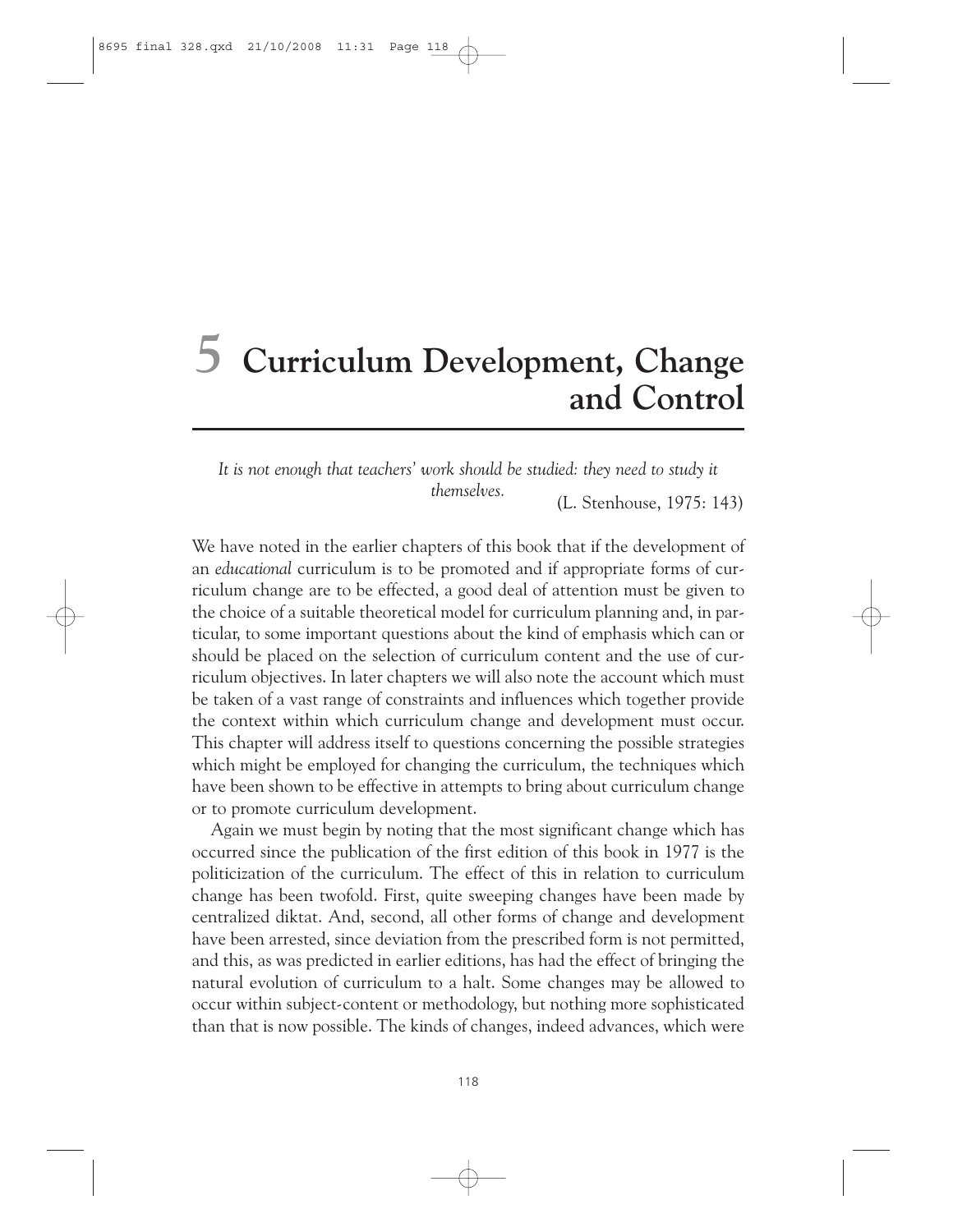to be seen in the 1970s and 1980s are no longer possible. As a result, the understandings we were developing about the complexities of educational planning and provision have not been extended significantly, nor, as we shall yet again see, have they been incorporated in the curriculum which has now been imposed.

Those understandings, however, continue to be important and interesting to any serious student of curriculum. And, indeed, the strategies which have been employed by those who have taken responsibility for implementing these new policies are interesting in their own right, especially when compared and contrasted with those which had emerged from earlier experience of curriculum change in less overtly political contexts. Both, then, will form the substance of this chapter.

First we will look at what was learned from the work of major national agencies established to promote and support curriculum development in the United Kingdom. Secondly, we will explore some of the problems of disseminating curriculum innovations, by looking at some of the models of dissemination which have been either postulated or employed and by considering their relative effectiveness. Thirdly, since this kind of exploration must lead to a questioning of the role of any centralized agency in curriculum development, since in fact the main lesson to be learnt from a study of dissemination techniques is that local initiatives have always been more effective than national projects in bringing about genuine change, we will examine the theory and the practice of school-based curriculum development, and the associated concepts of 'action research' and 'the teacher as researcher'. And, fourth, against the backcloth of the understandings which we will see emerged from those developments, we will consider the devices which have been employed for effecting the massive changes in schools in England and Wales required by the 1988 Education Act and its associated policies and practices.

## National agencies for curriculum development – the work of the Schools Council

The most illuminating, and indeed appropriate, way to set about an exploration of the effectiveness of national agencies in supporting curriculum change and development is to trace the work of the Schools Council in England and Wales. For this was the largest non-statutory and politically independent body established with the set task of promoting curriculum change. And it will be interesting not only to identify the important lessons which can be learnt from its work but also to compare and contrast that work with the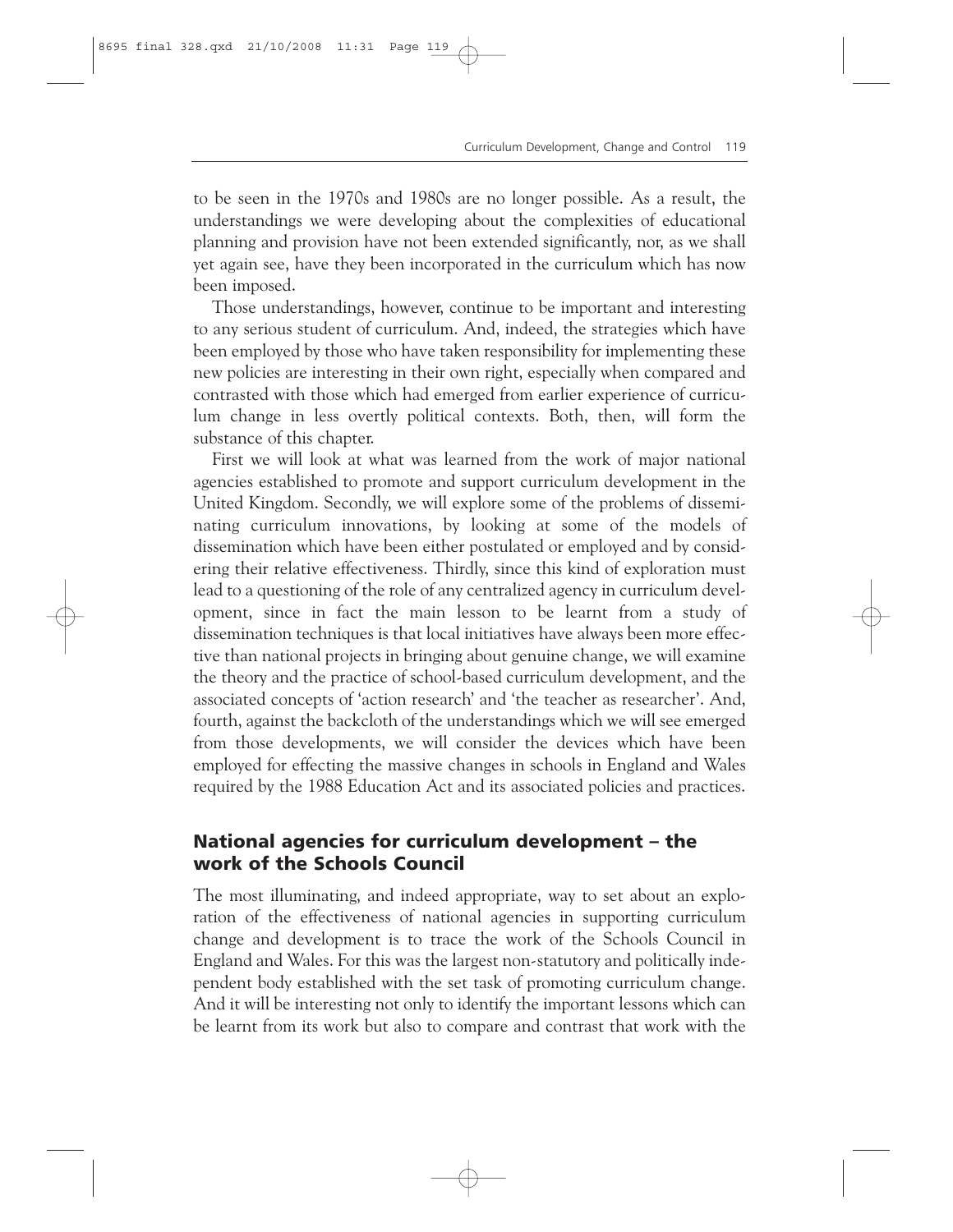procedures which have been adopted for the implementation of centrally dictated change by the several political quangos which have been created to enforce that change on schools and teachers.

It was suggested in Chapter 1 that the 'unplanned drift' (Hoyle, 1969a), resulting from the product of external pressures, which characterized such change as the curriculum once sustained, at least at the level of secondary education, was replaced by attempts at deliberate planning and curriculum construction only in the late 1950s and early 1960s. This was largely as a result of a concern felt throughout the western world that it might be falling behind in the race for technological advancement.

In the United Kingdom that period saw the beginning of a number of attempts to change the curriculum, supported in some cases by the injection of money for research and development from such bodies as the Nuffield Foundation, until all these threads were drawn together by the establishment in October 1964 of the Schools Council for the Curriculum and Examinations, whose brief was 'to undertake research and development work on the curriculum, and to advise the Secretary of State on matters of examination policy' (Lawton, 1980: 68). It was funded jointly by the Department of Education and Science and the local education authorities. It is worth noting also, that its constitution implicitly endorsed the idea of teacher control of the curriculum, in that teacher members formed a majority on virtually all of its committees.

There are perhaps two major kinds of general lesson to be learned from the work of the Schools Council – first, those relating to its role as a politically independent, professional body for curriculum development, and, second, those deriving from its failure to bring about change on any significant scale. Both throw light on the issue of the role such an independent body can play in promoting the continuing development of the curriculum.

## A politically independent professional agency

It is worth remembering that at the time when the Schools Council was first established there was little in the United Kingdom which could be called professional curriculum theory (Blenkin *et al.*, 1992). The major intellectual influences on curriculum came from those contributory disciplines whose inadequacies we noted in Chapter 1 – philosophy, psychology and sociology. Curriculum theory, as we defined it there, was virtually non-existent. That, by the time the first edition of this book was published in 1977, there was a wealth of theoretical understandings which that book attempted to summa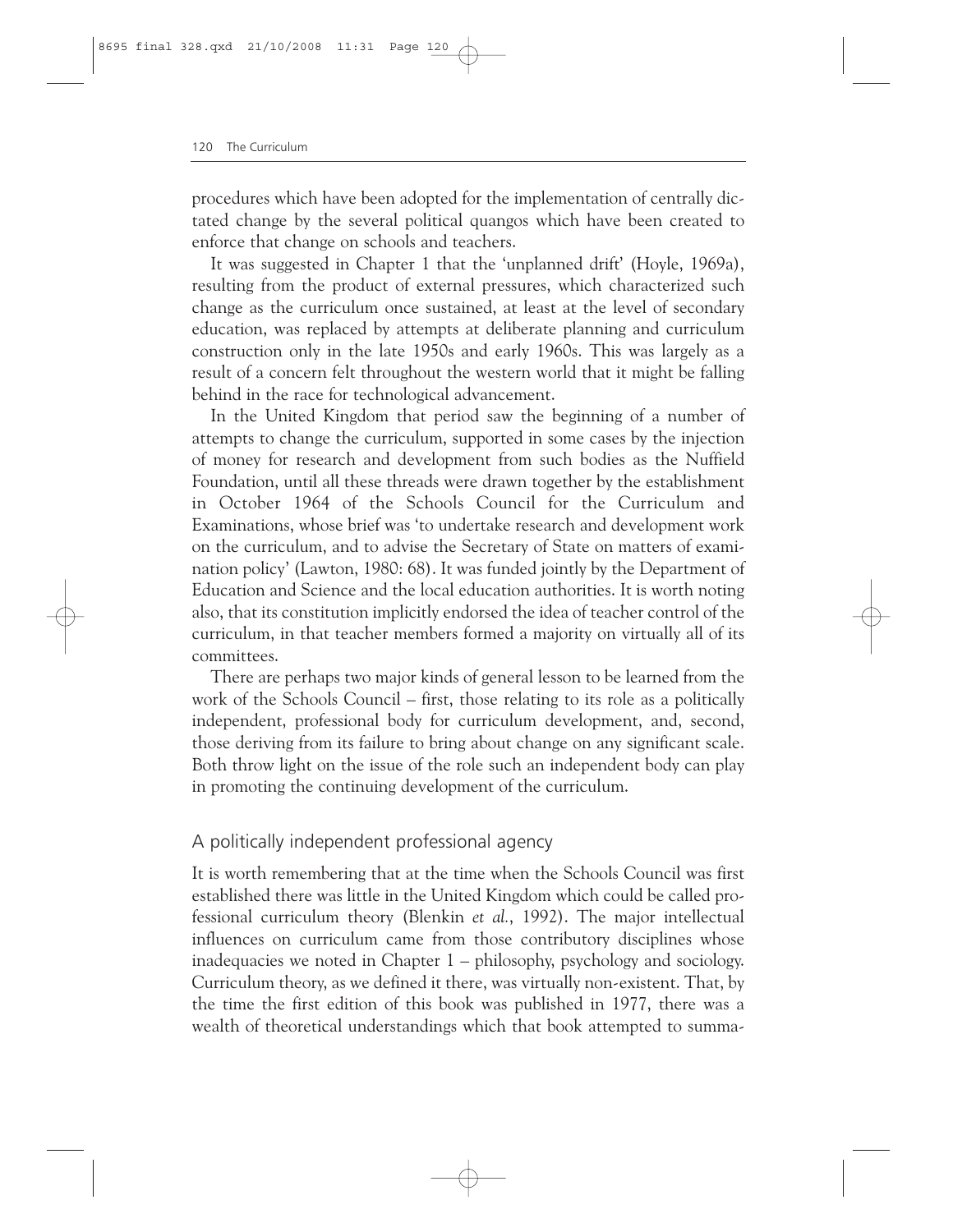rize was largely due to the Council's work.

For the many research and development projects it sponsored opened up all of the issues of curriculum theory which we are still exploring here – curriculum models and ideologies, curriculum evaluation, pupil assessment, the role of the teacher and, perhaps above all, strategies for the dissemination and promotion of innovation and change.

In the course of doing this, it also generated a great legacy of materials, handbooks and other artefacts which, as Lawrence Stenhouse (1983: 354) said, embody 'ideas of power … and are the best outside source of ideas about pedagogy and knowledge for teachers who will approach them as critical professionals who perceive ideas not as threats to their own professional autonomy, but as supports for it'. He goes on to add a point which is particularly relevant to our discussion here, that, although these ideas were generated at a time of optimism, they still have importance at a time of gloom and recession.

These ideas, insights and understandings, it might be said, came largely from the mistakes which were made by many of the Council's earlier projects – the too ready adoption of the aims and objectives model, for example, especially because it seemed to be required for purposes of evaluation, and the simplistic strategies which were initially adopted for the dissemination of its planned innovations. However, without the freedom to make these mistakes, these lessons would not have been learnt (as they have still not been learnt by the authors of current policies). And so there is some force to the argument that the main significance of the Schools Council's work lay not in the changes it brought about in the school curriculum (its own Impact and Take-Up Project [Schools Council, 1978, 1980] revealed how slight these were), but in the fuel it provided for the developing curriculum debate and the insights and understandings it helped us to achieve.

The virtual cessation of that debate and the loss of those insights and understandings, which are key features of the era since the Council was disestablished and replaced by a number of politically driven quangos is perhaps the most eloquent testimony to the value of its work in this respect. And it is perhaps the best evidence of the importance of a politically independent agency for curriculum development in a genuinely democratic society.

## Lessons from the Schools Council's work

## *Curriculum and examinations*

The first lesson to be learned relates to the duality of the role given to the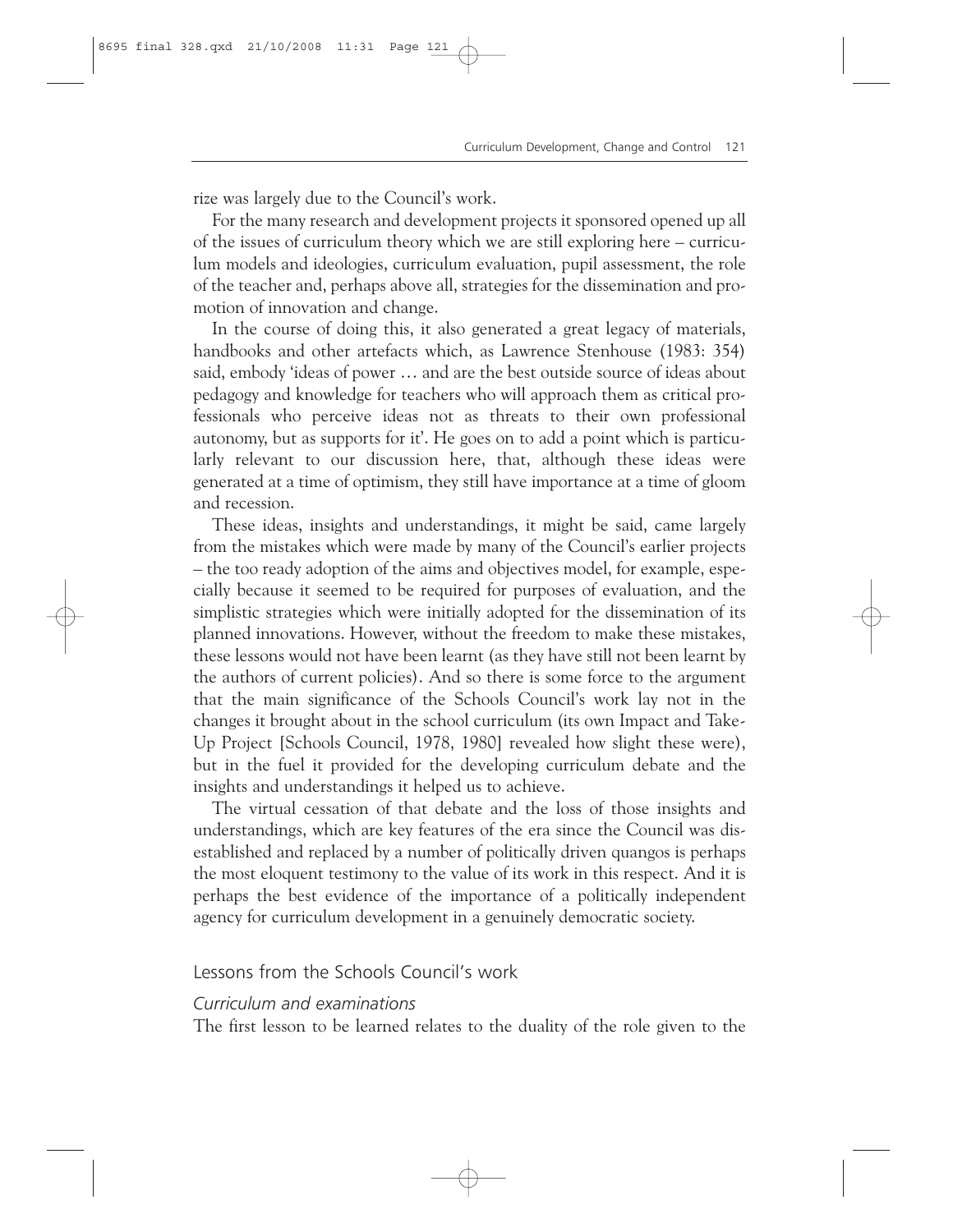Council – its responsibility for both curriculum development and the public examination system – which was a major factor in determining its policies and its actions. For its task was to maintain a balance between two potentially conflicting elements of the education system (Becher and Maclure, 1978). There is no doubt that these two must be planned in phase, not least because, as we shall see when we consider in Chapter 7 some of the external constraints on curriculum planning and development, the public examination system is probably the most influential of these; and, indeed, as we shall see when we consider the implementation of current policies and practices in England, control of assessment procedures is the most effective element in control of the curriculum. Hence the Council's inability to bring about significant changes in the examining system severely limited its effectiveness in promoting curriculum change. Its advice on examinations was never taken seriously by the Department of Education and Science, as is demonstrated by its attempts to introduce a common system of examinations at sixteen-plus (Schools Council, 1971a, 1975b), a change which was given official sanction only after the demise of the Schools Council when it was implemented through the establishment of the General Certificate of Secondary Education in 1988.

If a national agency is to influence the development of the school curriculum to any significant degree, then, it must be able to effect changes on a broad front and, in particular, to address the issues raised by the many constraints on curriculum change and development, especially the public examination system.

## *Its initial subject base*

This dual role also determined the major flavour of its work at least during the first ten years of its life. For, like the examinations system, its work was largely subject based, and this made it difficult for it to respond to changes of focus within the curriculum. It also led it to adopt a differentiated approach to curriculum planning. Because the constraints of the examination were less significant in relation to those pupils regarded as 'less able' or those whose examination targets were within the newly established Certificate of Secondary Education (CSE), where examination requirements, and even subject content, were more readily malleable, it could be claimed that it was at its most influential in recommending changes in the curriculum for the 'less able' pupil in the secondary school. Indeed, a major part of its brief was to advise on a suitable curriculum for the early leaver, the school leaving age having been raised to 16+, with effect from 1972, on the advice of the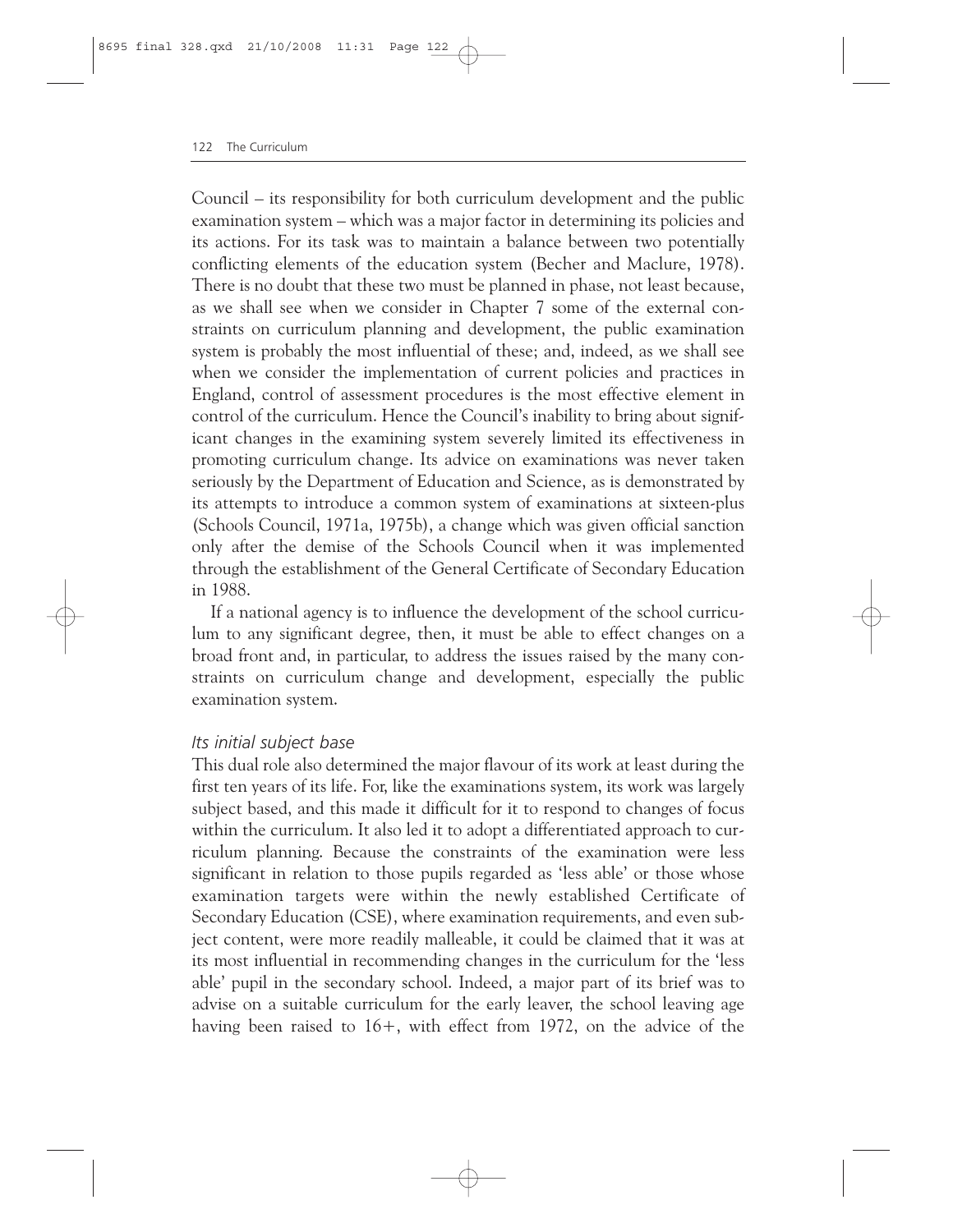Newsom Committee (CACE, 1963). It must also be recognized, however, that its influence here often took the form of advising schools to offer such pupils a different curriculum, consisting largely of low-status knowledge and little else (Kelly, 1980). This is a point we will return to when we discuss the issue of curriculum entitlement in Chapter 10.

#### *Planning by objectives*

A third aspect of the work of the Schools Council from which many lessons have been learnt was the encouragement it offered to most of its early projects to adopt an objectives-based planning model. Again it must be conceded that this was understandable in the context of the general climate existing at the time when it was established. Whatever the reasons, however, it is clear that from the beginning the Council was not only concerned that, in order to demonstrate its proper use of public funds, the work of all its projects should be evaluated, but inclined also to the view that this could best be done, perhaps could only be done, if they began by making clear statements of their objectives. There were, of course, notable exceptions to this general trend, among which, as we saw in Chapters 3 and 4, was the Humanities Curriculum Project (HCP) (Schools Council, 1970), but these exceptions merely prove the rule and there is no doubt that as a whole the Schools Council added its weight to that growing trend towards regarding this as the only proper basis for curriculum planning, a trend which we have noted, vigorously questioned and, indeed, rejected in earlier chapters. The link between the prespecification of objectives and curriculum evaluation we will explore more fully in Chapter 6; we must merely note here that the Schools Council can be criticized for lending its general support, at least in its early years, to the view that this link is non-problematic, although this must be offset by a recognition of what some of its later projects contributed to the opening up of this issue.

## *Dissemination*

Lastly, we must note that further lessons were learnt from the methods of dissemination adopted by many of the Schools Council's projects. Again, we will look at the problems of the dissemination of curriculum innovation later in this chapter. We must comment here, however, that on the evidence of its own Impact and Take-Up Project (Schools Council, 1978, 1980) the work of the Council was less effective than one would have hoped and that this was to a large extent attributable to the forms of dissemination it adopted, particularly in its early years, or to its failure to pay adequate attention to the problem of dissemination.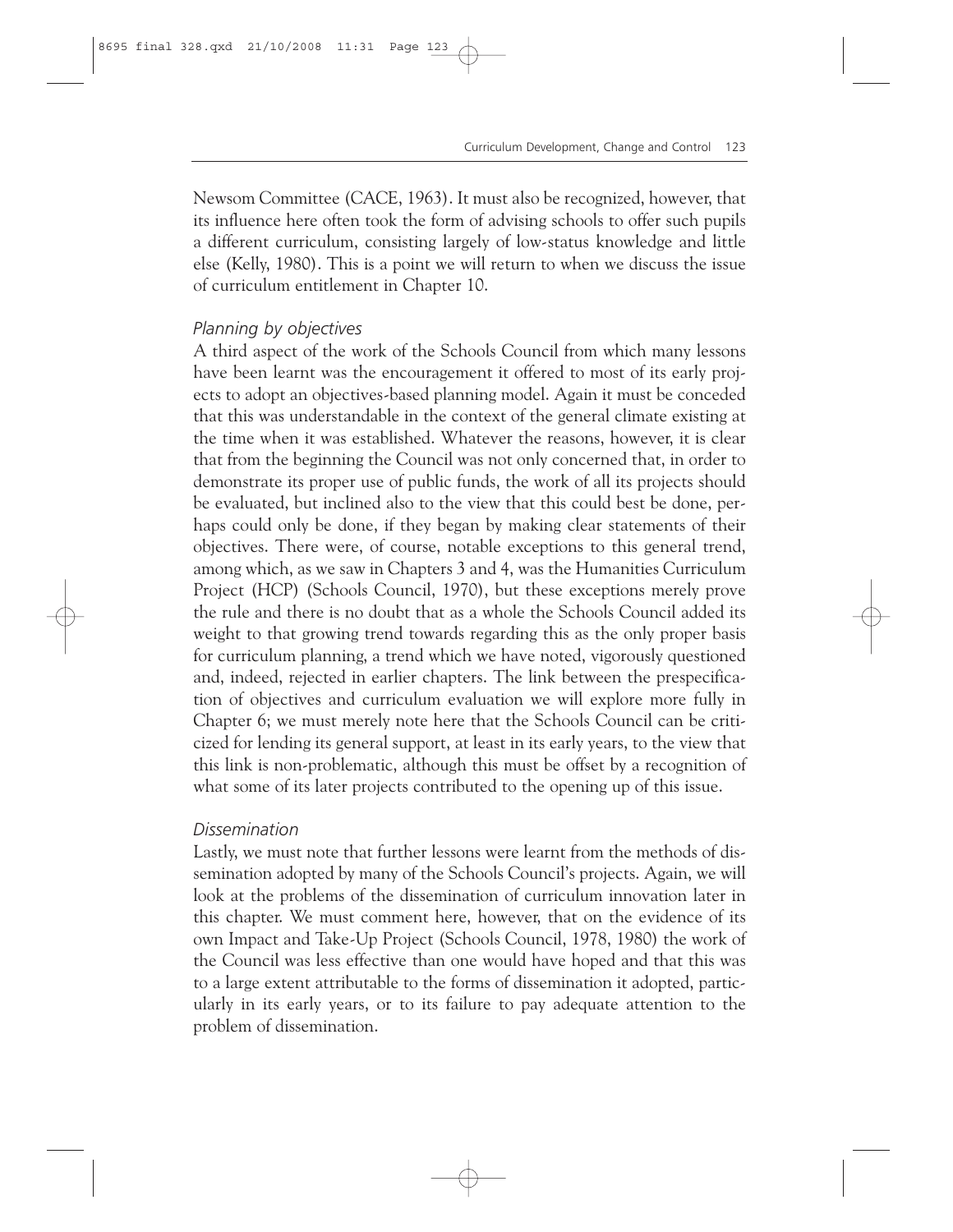The force of most of these difficulties and criticisms was recognized by those responsible for the work of the Council, so that its later years saw new trends arising from the emerging inadequacies of the old. We have already seen in Chapter 3 that there was a development away from the starkest forms of objectives-based planning, for example, as more sophisticated forms of evaluation were developed. The emergent problems of dissemination, too, led to a greater concentration on the idea of supporting local, school-based initiatives.

However, it is quite clear not only that the early patterns and structure adopted by the Schools Council influenced curriculum development generally but also that they acted as a continuing constraint on its own work and thus inhibited these later developments (Blenkin, 1980). It is equally clear that they provided ammunition for those who argued that a teacher-controlled Schools Council had failed to make a significant impact on the curriculum of the schools. It was claimed above that the success of the Schools Council is to be judged not by its direct influence on curriculum change but by the contribution its work made to promoting debate about the curriculum, to developing insights and understandings, to extending awareness of the complexities of curriculum planning and to creating an interest and concern for curriculum issues among teachers. But the influence of the Council's work on general development in both the theory and the practice of curriculum change, while it may be very extensive, is difficult, if not impossible, to quantify, while its failure to achieve direct changes through its own projects was manifest from the evidence of its own Impact and Take-Up Project (Schools Council, 1978, 1980). Its attempts to learn from the inadequacies of its earlier practices, then, were thwarted not only by those practices themselves but also by the strength they added to the case of its opponents.

## Reconstitution and disestablishment

These criticisms of the achievements of the Schools Council under a system of teacher control, then, led to its reconstitution. For the move to reduce the teachers' control of the curriculum, which we will explore in Chapter 7, gained strength from the criticisms by outsiders of its work (Lawton, 1980), as well as from the economic stringency which led to a reduced availability of money for curriculum development. Thus the main thrust of the reconstitution of the Council was towards reducing the influence of teachers in the formation of its policies and increasing that of many other bodies with an interest in education. In short, in unison with the general trends of the time, it was designed to open educational policy to public debate, and thus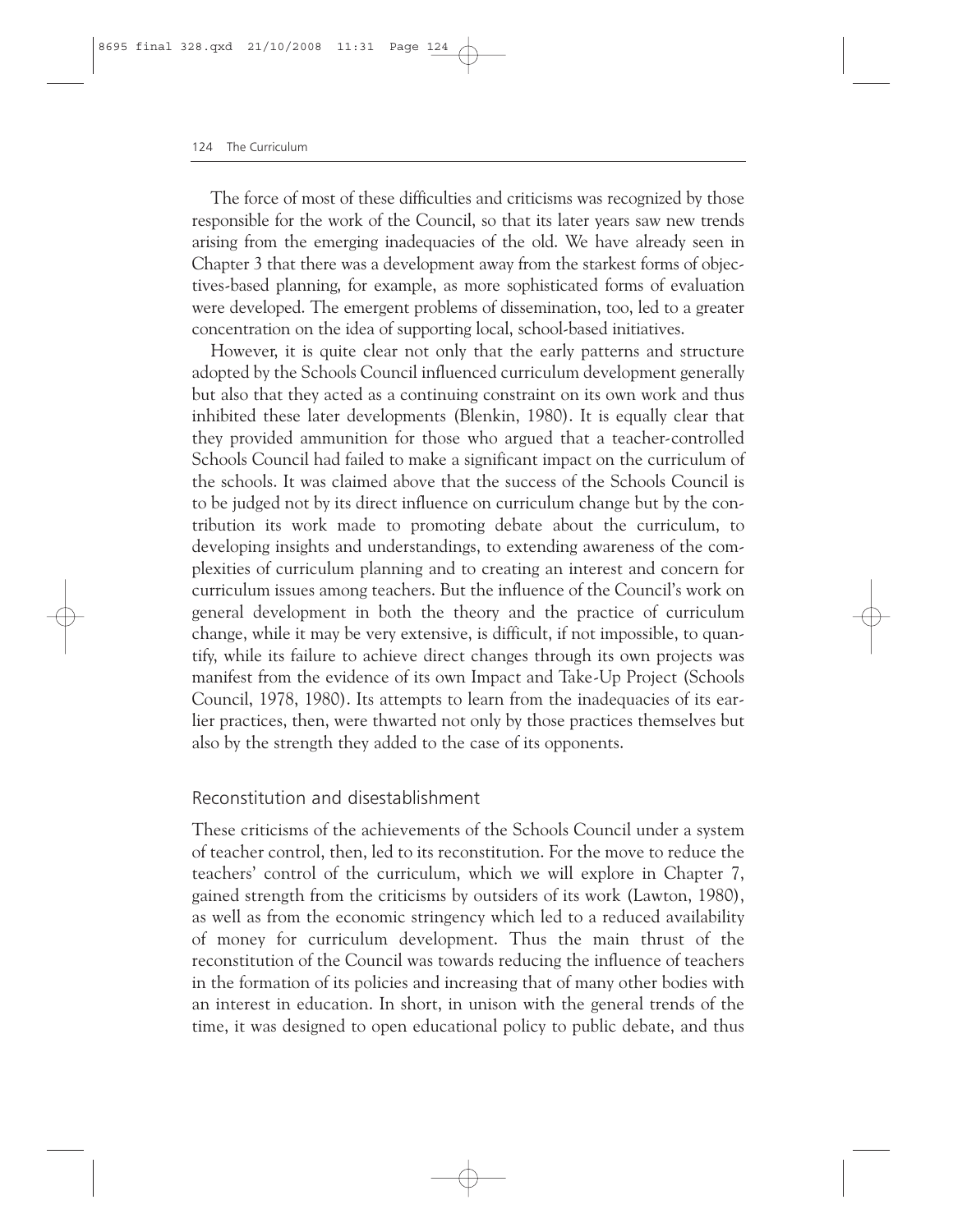to bring it under the control of the administrators.

It was but a short step from this to complete disestablishment. Problems of the kind we have listed and the criticisms they led to were the major stated reasons why the funding of the Council was withdrawn in 1984. There is no doubt, however, that there were also significant underlying political reasons for this action, as we shall see when we explore the political context of curriculum change and development more fully in Chapter 7. This was clearly a step towards the establishment of the new National Curriculum and, in that context, perhaps the greatest significance of this action is that it had the effect of removing the only major source of politically independent research in education and the only politically free professional agency for curriculum change and development.

Its role in curriculum development was in theory to be taken over by the School Curriculum Development Council (SCDC), but this was clearly a politically controlled body and merely paved the way for the establishment of those several political quangos which have subsequently been established to oversee the implementation and maintenance of those policies and practices which have been decreed by the 1988 Education Act and subsequent policy changes.

The strategies adopted for this implementation are interesting in themselves as devices for effecting curriculum change, and we must consider them presently. Before we do so, however, we need to explore in some detail the three most significant understandings relating to curriculum change and development which emerged from the Schools Council's work – the issue of the dissemination of innovation, that of school-based development and the concept of action research.

## The dissemination of innovation and change

It was suggested earlier that a major reason for the failure of the Schools Council to influence curriculum change more directly and more widely was to be found in the dissemination strategies that were adopted. The dissemination of innovation is another problem that was created by that shift we have noted on several occasions from unplanned drift to deliberate planning, from random evolution to positive engineering. The essence of the change is that dissemination replaces diffusion (although the terms are not always used with meanings as clearly distinct as this). 'Once the curriculum reform movement got into "third gear" the term "diffusion", suggesting a natural social process of proliferation, gave way to the term "dissemination", indicating planned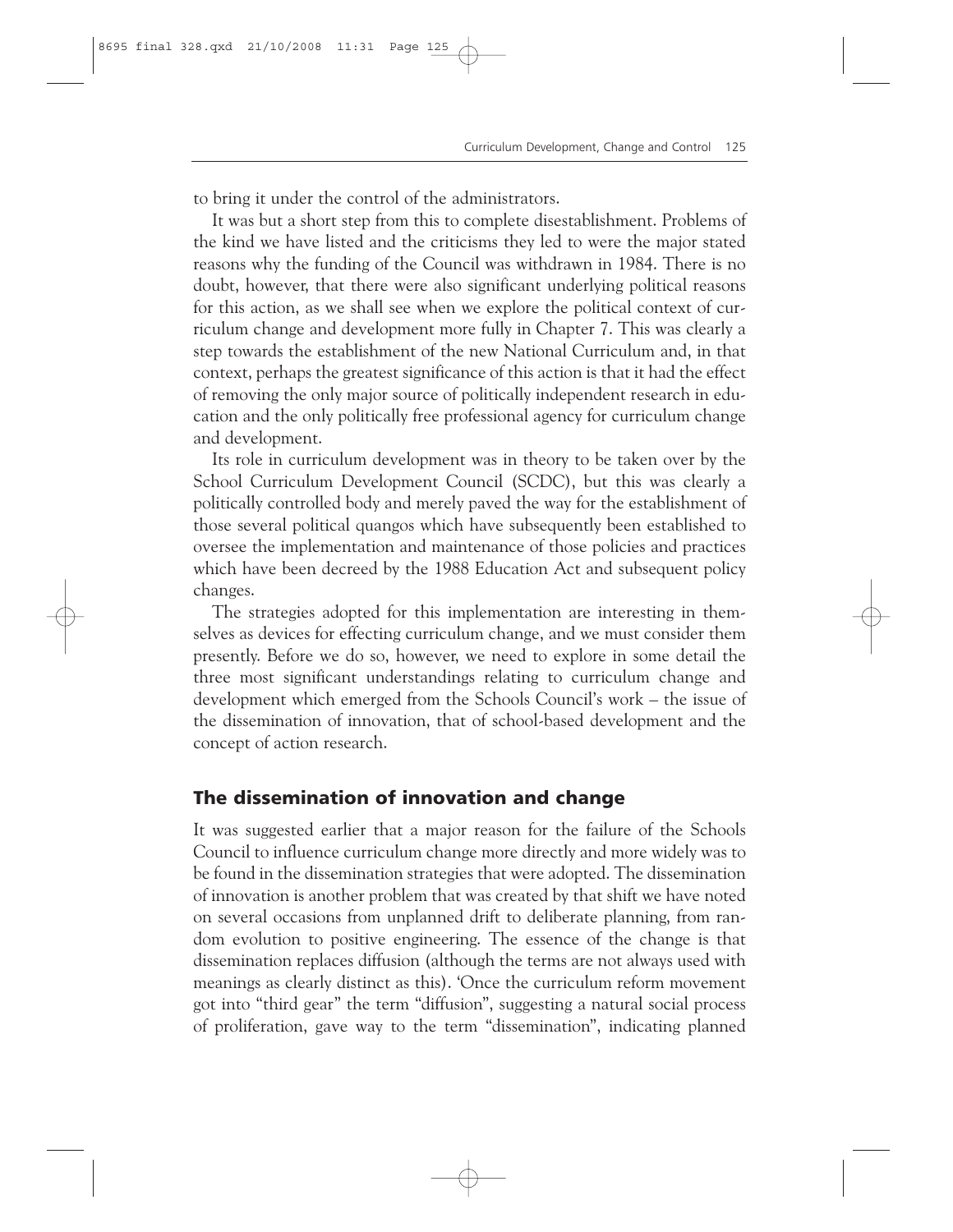pathways to the transmission of new educational ideas and practices from their point of production to all locations of potential implementation' (MacDonald and Walker, 1976: 26).

The intentions behind this process were several. It was hoped that it would lead to improvements in the channels of curriculum change; there was optimism that it would accelerate the speed of curriculum change; it was expected that the quality of the curriculum would be improved; and greater cost-effectiveness was also envisaged (MacDonald and Walker, 1976).

The problems which rapidly became apparent arose from two major and interrelated sources. First, the effectiveness of this process was seen to be affected to a high degree by those many constraints which limit all forms of curriculum development. At an early stage in its existence, the Schools Council identified several of these as being particularly significant in the constraining effects they were clearly having on innovation – 'finances, staff attitude, the mobility of pupils, parental pressures, and examinations' (Schools Council, 1971b: 15). In general, the social climate and organizational health of each institution proved to be a crucial factor – a point we must return to shortly.

## Models of dissemination

The second set of problems for programmes of dissemination arose from the models of dissemination which were used, and some discussion of the models which have been identified must be undertaken as a prerequisite to examining the problems themselves.

Two major attempts have been made to identify different models of dissemination – those by Schon (1971) and Havelock (1971). These have been taken as offering the bases of an understanding of the problems of disseminating educational innovation, but it must be noted and emphasized straight away that their analyses are based on evidence culled from spheres other than education, a process whose dangers and inadequacies we have had cause to comment on in several other contexts.

## *Schon's models*

Schon identified three models of dissemination, which he called the Centre–Periphery model, the Proliferation of Centres model and the Shifting Centres model. It is not unreasonable to see the second and third of these as elaborations of the first and thus all three of them as different versions or methods of what is fundamentally a centre–periphery approach.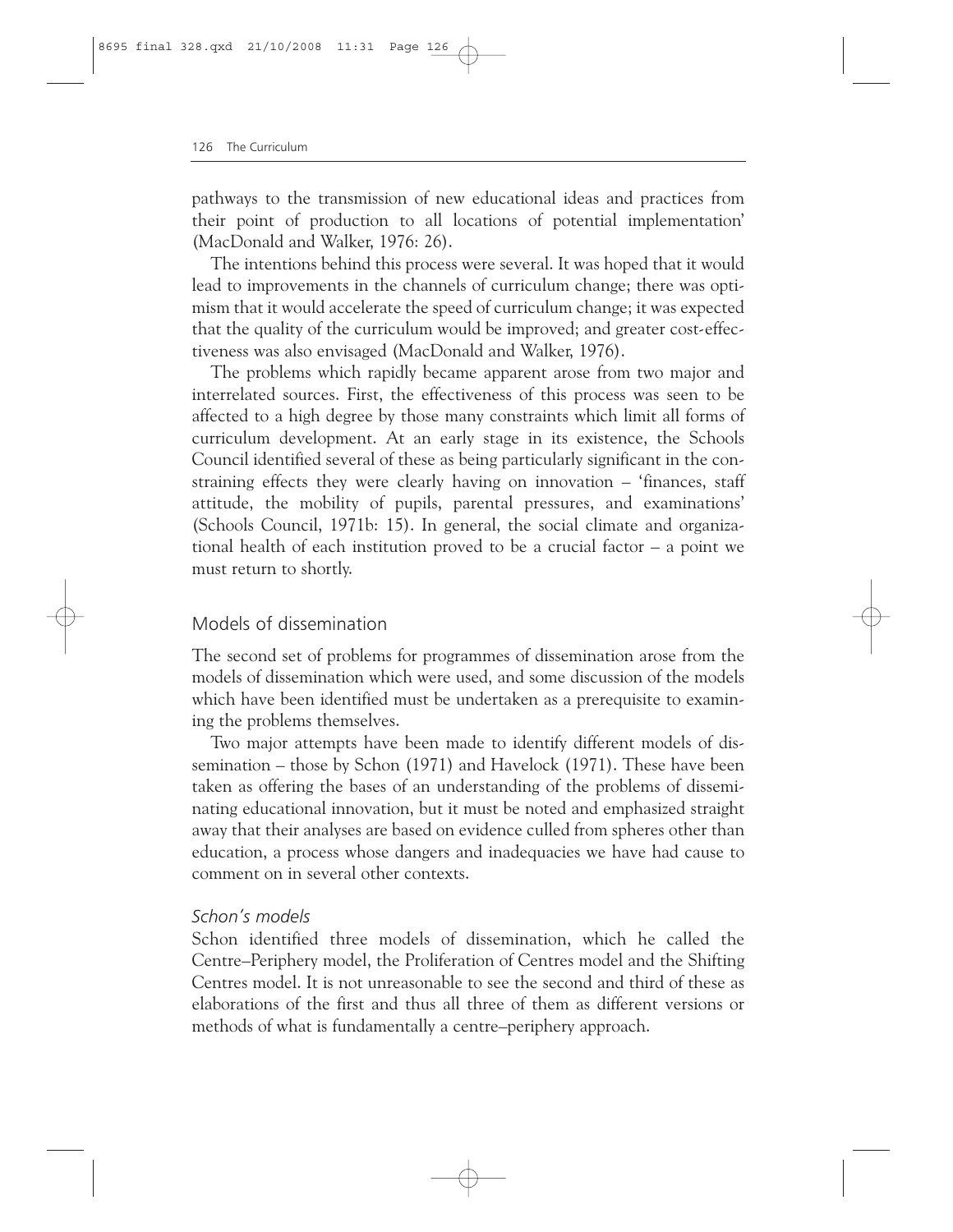The essence of the simple Centre–Periphery model is that it assumes that the process of dissemination must be centrally controlled and managed, that the innovation is planned and prepared in detail prior to its dissemination and that the process of that dissemination is one-way – from the centre out to the consumers on the periphery. The effectiveness of this approach depends on several factors, which include not only the strength of the central resources but also the number of points on the periphery that are to be reached and the length of the 'spokes', the distance of these points from the centre.

The Proliferation of Centres model attempts to overcome these factors, or at least to reduce their significance, by creating secondary centres to extend the reach and thus the efficiency of the primary centre. The intention is that the work of the central development team is supported and extended by local development groups. In turn, these local groups are supported by the central team through the provision not only of advice but also sometimes of courses of training.

It can be seen that the adoption of this kind of model represents an acknowledgement that attention has to be given to the process of dissemination itself and not merely to the details of the innovation to be disseminated.

Schon's third model, the Shifting Centres model, was posited to explain the spread, witnessed in recent years, of ideas such as those of civil rights, black power, disarmament and student activism, in other words changes of values and attitudes of a more subtle and less deliberate kind. These developments are characterized by the absence of any clearly established centre and of any stable, centrally established message. Indeed, this is a model which appears to be more successful at explaining how unplanned diffusion occurs than at offering a strategy for planned dissemination. Schon believes it has potential value for curriculum change but this must be questionable, since it is a model which appears to offer no basis for the development of any specific message (Stenhouse, 1975).

## *Havelock's models*

Havelock's analysis of dissemination strategies can be seen as an attempt to take us beyond the notion that these must always assume a one-way, centreto-periphery process. His Research, Development and Diffusion (R, D & D) model has many affinities with Schon's basic Centre–Periphery approach. For it assumes a developer who identifies the problem and a receiver who is essentially a passive recipient of the innovation developed to resolve that problem. It is a 'target system' and is regarded as the model to be adopted when largescale curriculum change is the aim.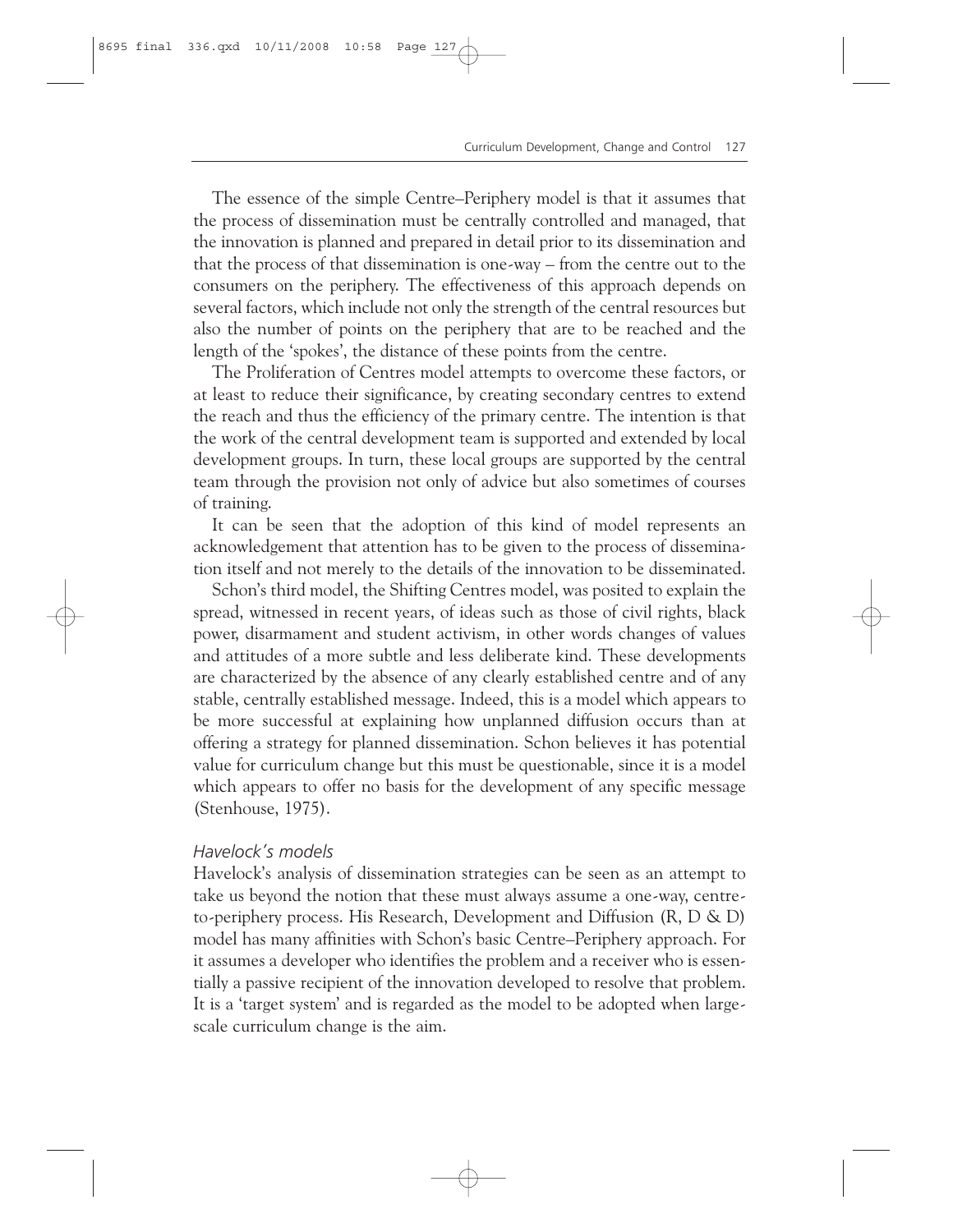His Social Interaction (SI) model, however, places great stress on the social interaction between members of the adopting group. Again it is a form of the centre–periphery model; again it is a 'target system'; and again the needs of the consumer are determined by the central planner. But it recognizes that the key to the adoption and implementation of the innovation is the social climate of the receiving body (a problem we have just seen the Schools Council also identified), and that success or failure will hinge on the channels of communication there. It thus represents, like Schon's Proliferation of Centres model, the beginnings of a shift of focus from the centre to the periphery.

It is with Havelock's third model, the Problem-Solving (PS) model, that this shift is completed. For the essence of this model is that the problem is identified by the consumer and the process of innovation is thus initiated also by him or her. The individual on the periphery is thus himself or herself active and involved from the beginning, and the process is essentially one in which he or she recruits outside help. The relationship between the consumer and the external support agent is one of mutual collaboration rather than that of the receiver and the sender of a message; and the whole process is personalized to the point where it has to be recognized that this is not a model of mass dissemination, since the solution that is devised for the problem need not be seen as solving the problems of other consumers. In short, it might be fairly claimed that this is not a model of dissemination at all but rather a model for school-based curriculum development.

## The inadequacies of the centre–periphery approach

It will be appreciated that there is a good deal of overlap between these schemes and models. It is not an over-simplification, however, if we suggest that the major division is between those which adopt a centre–periphery approach of central development and planned dissemination and those which encourage initiatives from the consumer and have led to the development of the notion of school-based curriculum development. The latter is an approach which, as we saw, the Schools Council came to late in its life; the former was the strategy adopted by the early projects of the Council and, as we suggested earlier, this was a major factor in its failure to influence curriculum development as directly as it was once hoped it might.

## *The gap between theory and practice*

For there are some problems which it might be argued are endemic to this approach and which make it quite inadequate as a device for bringing about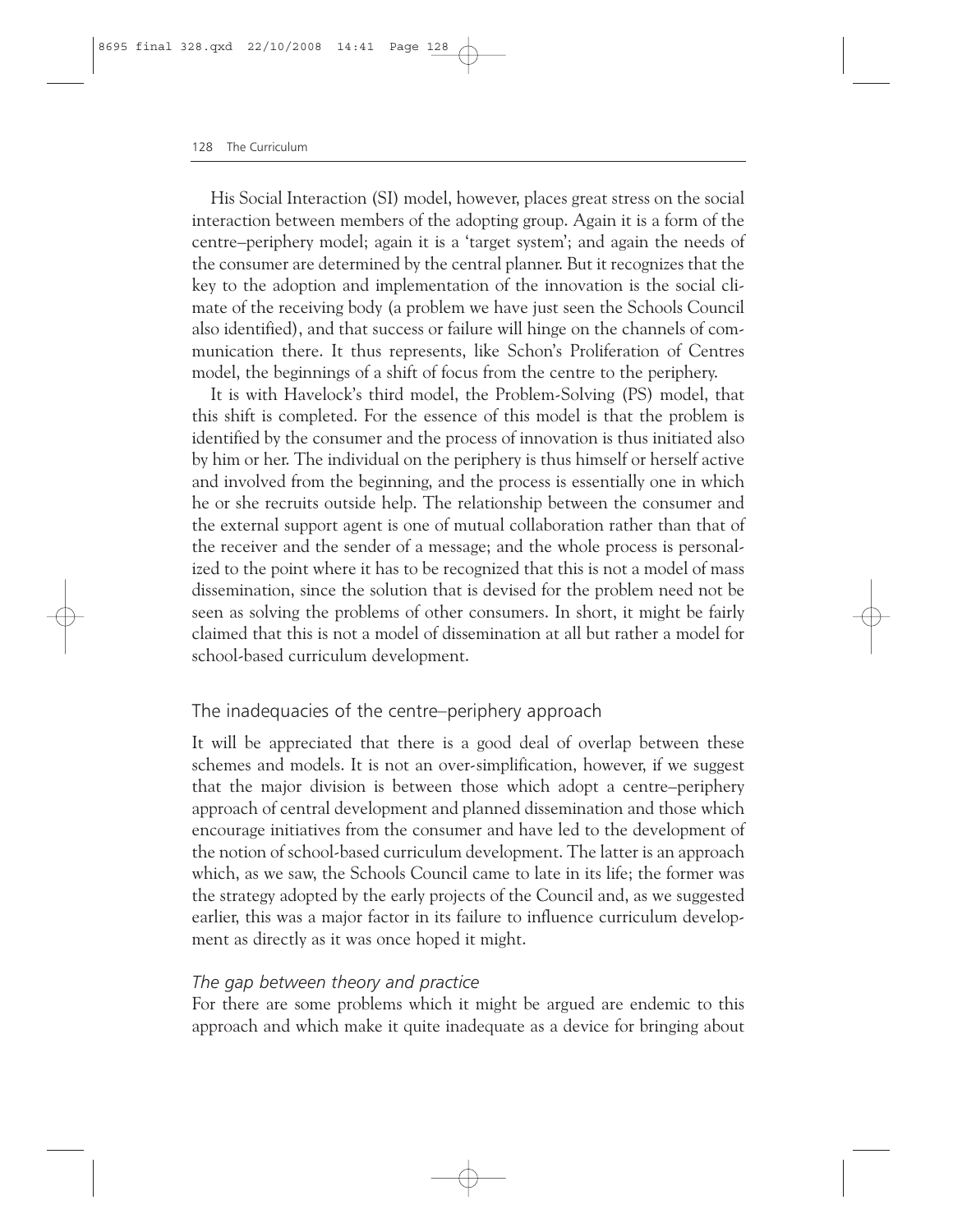Curriculum Development, Change and Control 129

8695 final 328.qxd 22/10/2008

effective curriculum change. In particular, there is a wide gap between the idea of a project held by its central planners and the realities of its implementation, if that is even the word, in the classroom by the teachers. The existence of this gap between policy and practice was viewed by Lawrence Stenhouse (1975) as the central problem of curriculum development and, indeed, of the advancement of education itself. Even when a project team sets out deliberately to support teachers in their own developments rather than to provide a teacher-proof blueprint (Shipman, 1972), as was the case, for example, with the Humanities Curriculum Project (HCP), the Keele Integrated Studies Project (KISP) and the Goldsmiths' College Interdisciplinary Enquiry Project, the same difficulties have been experienced. It has proved impossible to get across to teachers the concept of the project, the theoretical considerations underlying it, in such a way as to ensure that these were reflected in its practice. And so a gap emerges between the ideals and the realities, a gap that in some cases is so wide as to negate the innovation entirely, at least in terms of the conception of it by its planners.

The main danger then becomes a possible loss of credibility for the project, a rejection of the principles behind it, if an ill-informed or maladroit or even malignant implementation of it derived from lack of adequate understanding has led to disastrous practical consequences. That something has not worked leads too readily to the assumption that it cannot work, rather than to a consideration of the possibility that one has got it wrong.

Such a situation is clearly unsatisfactory since it means at one level that the sums of money spent on central curriculum development have not produced anything like adequate returns and at a further level that they can be positively counterproductive, in so far as failures of this kind can lead to an entrenching of traditional positions.

This kind of reaction, however, is easy to understand, once one acknowledges that schools are living organisms and must be helped to grow and develop from within rather than having 'foreign bodies' attached to them from without, like barnacles attaching themselves to a ship's bottom. This kind of attempt at transplantation must lead in almost every case to 'tissue rejection' (Hoyle, 1969b), and that has been the experience of all such attempts at the dissemination of innovation.

## *Organizational health and social interaction*

Various hypotheses have been put forward to explain the inadequacies of the centre–periphery model of dissemination. One piece of research has indicated that even where a lot of positive effort has gone into promoting the dissemi-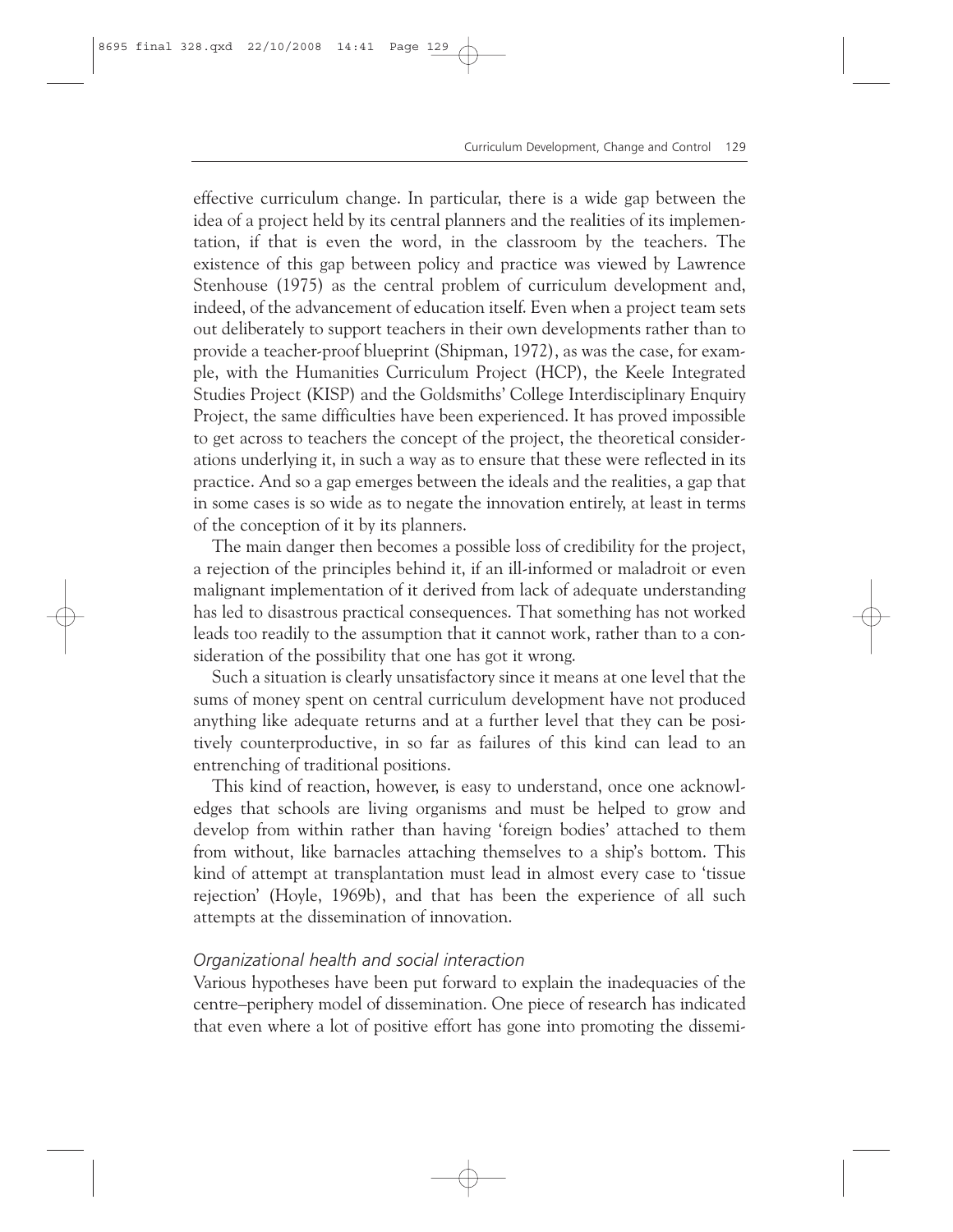nation of a project to the schools, barriers to its implementation exist not only in the failure of teachers to perceive with clarity their new role but also in the absence of conditions appropriate to their being able to acquire such a perception (Gross *et al.*, 1971). 'Our analysis of the case study data led us to conclude that this condition could be primarily attributed to five circumstances: (1) the teachers' lack of clarity about the innovation; (2) their lack of the kinds of skills and knowledge needed to conform to the new role model; (3) the unavailability of required instructional materials; (4) the incompatibility of organizational arrangements with the innovation; and (5) lack of staff motivation' (*op. cit*.: 122). The first four of these conditions, they claim, existed from the outset; the last emerged later. Nor would this seem surprising.

It has also been suggested that another major factor in the ineffectiveness of this approach to curriculum change is its failure to take proper account of social interaction theory (House, 1974). Broadly speaking, the argument is that centre–periphery approaches to dissemination in education are using the wrong model of social interaction or 'personal contact'. They are attempts at imposing a highly depersonalized model and thus they reduce the level of personal contact, leaving the teacher as a largely passive recipient of the innovation. This not only restricts the flow of the innovation but invites teachers to modify and adapt it to conform to the norms of their own group.

#### *'Power–coercive' strategies*

Another perspective on this difficulty sees these attempts to impose new ideas and approaches to curriculum on teachers as examples of the use of 'power–coercive' strategies (Bennis *et al.*, 1969), attempts to bring about change or innovation by enforcement. This kind of approach is contrasted with 'empirical–rational' strategies, which attempt to promote change or innovation through demonstrations of their validity and desirability, and 'normative–re-educative' strategies, which approach the task of innovation through devices for changing the attitudes, the values and the interrelationships of the teachers and for providing them with the new skills needed to implement the change. Again, therefore, we can see that a major concern is with the quality of the social interaction within the school and with the teachers' response. We can also recognize that the contrast is between imposition, whether from an outside agency or from within the school through, for example, a powerful and strong-willed headteacher, and the involvement of the teachers themselves both in identifying the need for change and in developing responses seen by them to be appropriate to that need. It will be interesting to return to this analysis when we review the methods by which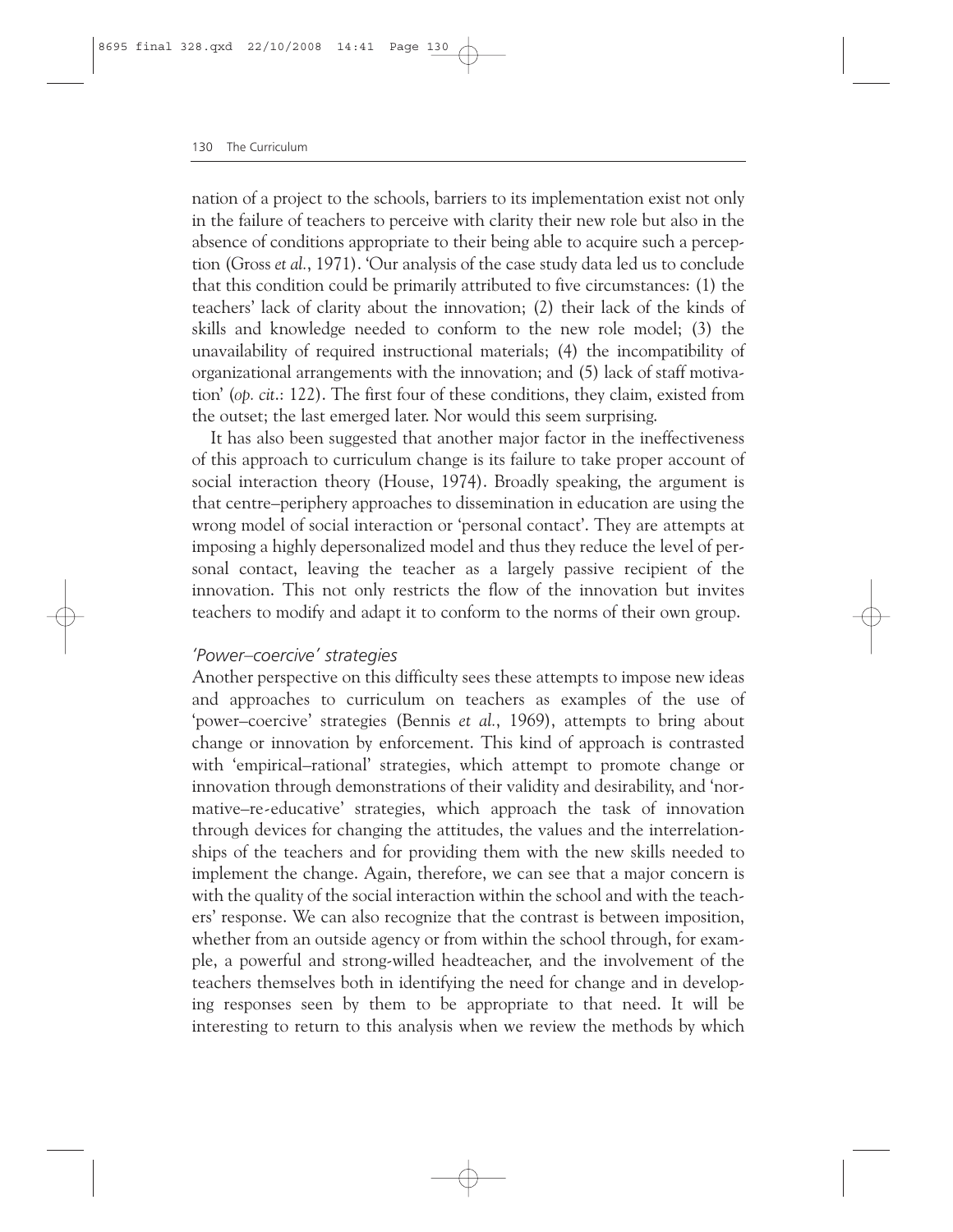recent changes have been imposed on schools as a result of central government directives.

## *'Teacher-proofing' and professionalism*

Finally, it is worth noting briefly the implications of this debate for notions of teacher professionalism or the professional concept of the teacher. It would not be appropriate here to engage in detailed analysis of the concept of professionalism. It is important, however, to note, not least because of the enhanced significance this has in the context of the National Curriculum, that to adopt power–coercive strategies, to attempt to develop 'teacher-proof' schemes, to endeavour to bring about change from outside the school, is to view the teacher as a technician rather than as a professional, as an operative rather than as a decision-maker, as someone whose role is merely to implement the judgements of others and not to act on his or her own. We must note, therefore, that the difficulties of this approach to curriculum planning and innovation derive not merely from the fact that it seems to have proved ineffective in practice but also because it has serious implications for the professional standing and responsibility of teachers. Again it represents a technicist rather than an ethical approach to curriculum development. And, again, as we saw when we discussed objectives-based planning models in Chapter 3 and as we shall see when we look at the uses of assessment in Chapter 6, it leads to a particular form of curriculum, one that promotes *learning* but not *education*.

These, then, have been some of the criticisms of those early attempts at curriculum innovation and change which did not plan their dissemination but rather hoped that their ideas, once propagated, would spread with the wind, and of those which, while deliberately planning the dissemination of their ideas and materials, did so in a somewhat authoritarian manner, offering what they hoped would be 'teacher-proof' schemes and packages, and expecting teachers either to accept the imposition of these upon them or to recognize unaided their supposedly self-evident attractions.

## Some consequent modifications

In response to these criticisms, therefore, many devices have been used to improve the processes of dissemination both by deliberately planning it and by doing this in a manner designed to take greater account of the difficulties of ensuring proper acceptance. Most of these may be seen as indications of a move towards Schon's proliferation of centres. House (1974) recommends the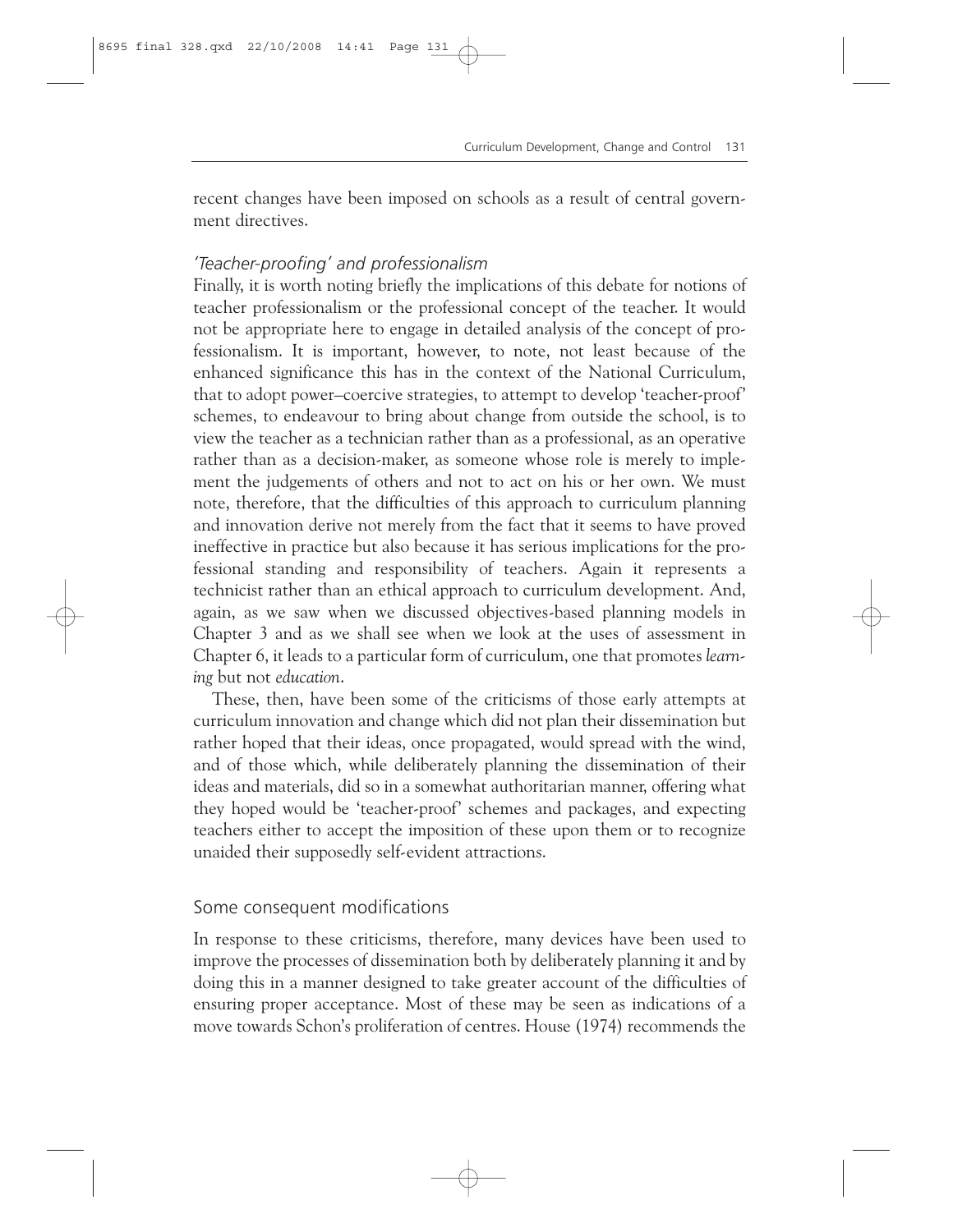creation of more incentives for local entrepreneurs, the leaders of Schon's secondary centres; he also wishes to increase the number of those participating in the exercise; and his major aim is 'to reduce political, social and organizational barriers to contact with the outside world' (MacDonald and Walker, 1976: 20). In pursuit of much the same goals, the Schools Council attempted to establish local development groups, to involve teachers' centres, to gain the support of local education authorities, to promote the in-service education of teachers, to mount regional conferences and even, in some cases, to involve members of the project teams in the work of the schools, as change agents working in secondary centres (Schools Council, 1967, 1971b, 1974b). Many of these devices were also adopted by the Assessment of Performance Unit (APU) in the final stages of its work, when it sought to support teachers in effecting changes in their curricula (Kelly, 1987). And one can see the institution of in-service days in schools as a step in this direction.

In spite of all such developments and the use of all these detailed strategies for planned dissemination, major difficulties have continued to exist. Some of these were identified by those concerned with the dissemination of the Humanities Curriculum Project (HCP). In particular, failure to achieve adequate dissemination was attributed to difficulties in communication between the project team and the schools (MacDonald and Rudduck, 1971). It would be a mistake, however, to interpret that statement at too simple a level, since a number of features of this failure of communication have also been identified. One is the tendency of teachers 'to invest the development team with the kind of authority which can atrophy independence of judgement in individual school settings' (*op. cit.*: 149). The converse of this was also observed, namely the anxiety of some teachers not to lose their own style by accepting too readily the specifications of method included in the project. Both these factors would seem to point to the need for a full and proper involvement of the teachers with the development of a project. Both of them too draw attention to the significance of House's insistence on a proper regard being paid to the different forms of social interaction.

## *The manner of introduction*

This emphasizes the importance of the manner in which innovations are introduced. It will be clear that if an innovation is to have a chance of 'taking' in a school, it will be necessary for more to be done than the mere provision of resources and in-service support for teachers. Teachers will need to become committed to it, an ideological change will need to be promoted, if they are to be expected willingly to adapt their methods and approaches to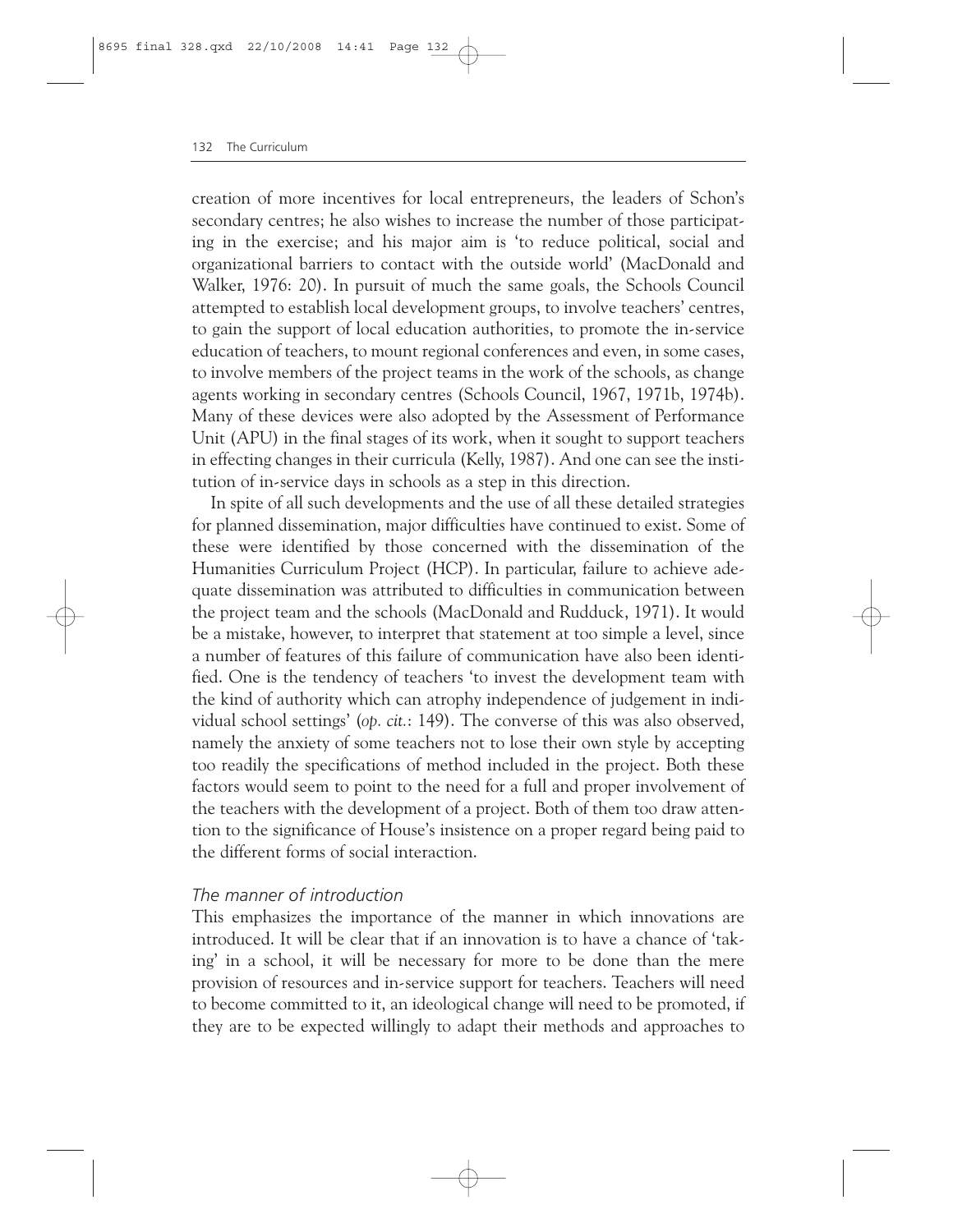meet the demands of the new work. This offers a far more subtle problem. It is here that the manner in which the proposed change is made becomes important. For if it is imposed by the headteacher, for example, or by powerful pressure from outside, the dictation involved will be counterproductive and will promote opposition and hostility in teachers rather than support. Not only will teachers in such circumstances not work to promote the change planned; they will quite often deliberately and actively sabotage the efforts of others. It is plain that power–coercive strategies do not bring about real or effective change.

## *The micro-politics of the school*

To bring about effective curriculum change, then, we must take full account of the micro-politics of the school (Ball, 1987). Indeed, as we have seen, the attitudes of staff were one of the major constraints on curriculum change that the early work of the Schools Council drew attention to. It asserted that 'innovation cannot succeed unless the majority of staff are, at worst, neutral; but it was clearly important to have a majority positively inclined to curricular change' (Schools Council, 1971b: 15). That report went on to say that 'one solution suggested was that innovation should begin by attempting to solve existing dissatisfactions' (*ibid.*). This suggestion clearly points to the desirability of shifting the focus from the centre to the periphery, of adopting a model more akin to Havelock's Problem-Solving model, and of employing empirical–rational and/or normative–re-educative rather than power– coercive strategies. In fact, it would appear to indicate that artificial dissemination by donor is not as good as the real thing.

## *Curriculum negotiation*

Support for this view is to be found elsewhere too. For it has further been suggested that this problem goes beyond a mere failure of communication or of the strategies employed to introduce the innovation and is in fact the result of the different views and definitions of a curriculum project that we have already suggested are taken by different bodies of people involved in it (Shipman, 1972, 1973). The question must then be asked whose definition is to be seen as valid. To speak of dissemination or implementation, of the barriers to implementation created by schools and teachers, or of the need to improve the teachers' understanding of the theoretical considerations underlying a project is to make the assumption that the planner's view and definition are to be accepted as valid. For this reason, it has been suggested that 'the process of curriculum dissemination, in so far as it assumes a stable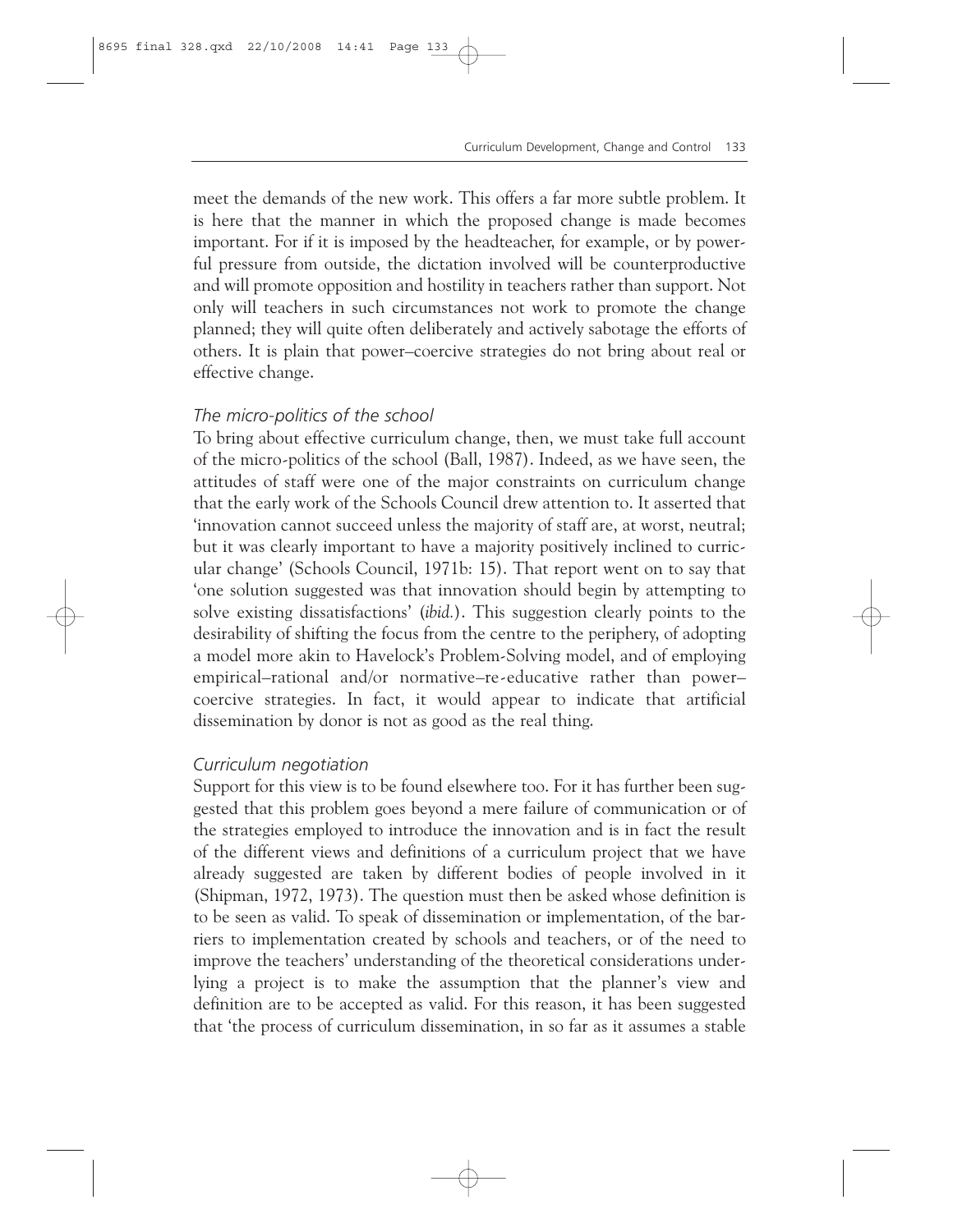message, does not occur. The process to which the term "dissemination" is conventionally applied would be more accurately described by the term "curriculum negotiation"' (MacDonald and Walker, 1976: 43). In other words, having recognized that a gap exists between the ideals of the planners and the realities of the work of the teacher in the classroom, we should be concerned to close it by attempting not only to bring the latter nearer to the former but also by seeking to bring each closer to the other. To see the need to do this is to recognize that curriculum development is essentially a matter of local development, that it requires a form of 'household' innovation.

This, then, constitutes a further argument in favour of school-based curriculum development. For it is clear that, if the social climate of the school is to be supportive of innovation, if, to change the metaphor, the organizational health of the school is to be such as to ensure that there will not be any kind of 'tissue rejection' (Hoyle, 1969b), it is necessary for the initiatives to come from within, for the process to be one of growth and development rather than of transplantation. In short, it became apparent that the main reason for the failure of attempts to change curricula from outside was that the dissemination model itself was wrong, so that attention came to be directed towards the development of alternative models, in particular the idea of school-based curriculum development.

## School-based curriculum development

It was the relative failure of external attempts at the dissemination of innovation, then, that led to the emergence of the idea of school-based curriculum development. There is, therefore, a real sense in which this must be seen not as a form of dissemination so much as an alternative to it. We have just noted that the failure of descending models of dissemination is in part due to the need for the social and organizational climate of the school to be such as to create the conditions for any planned innovation to 'take' in the school, and that this realization, by shifting the focus of attention from the innovation to the school, from the seed to the soil in which it is to be planted, suggests that the process must be considered first from the other end and the initiative sought in the school rather than outside it.

Several major principles are reflected in this notion of school-based curriculum development. First, it acknowledges that a large measure of freedom for both teacher and learner is a necessary condition for curricular provision which is to be fully educational (Skilbeck, 1976). Second, it views the school as a human social institution which must be responsive to its own environ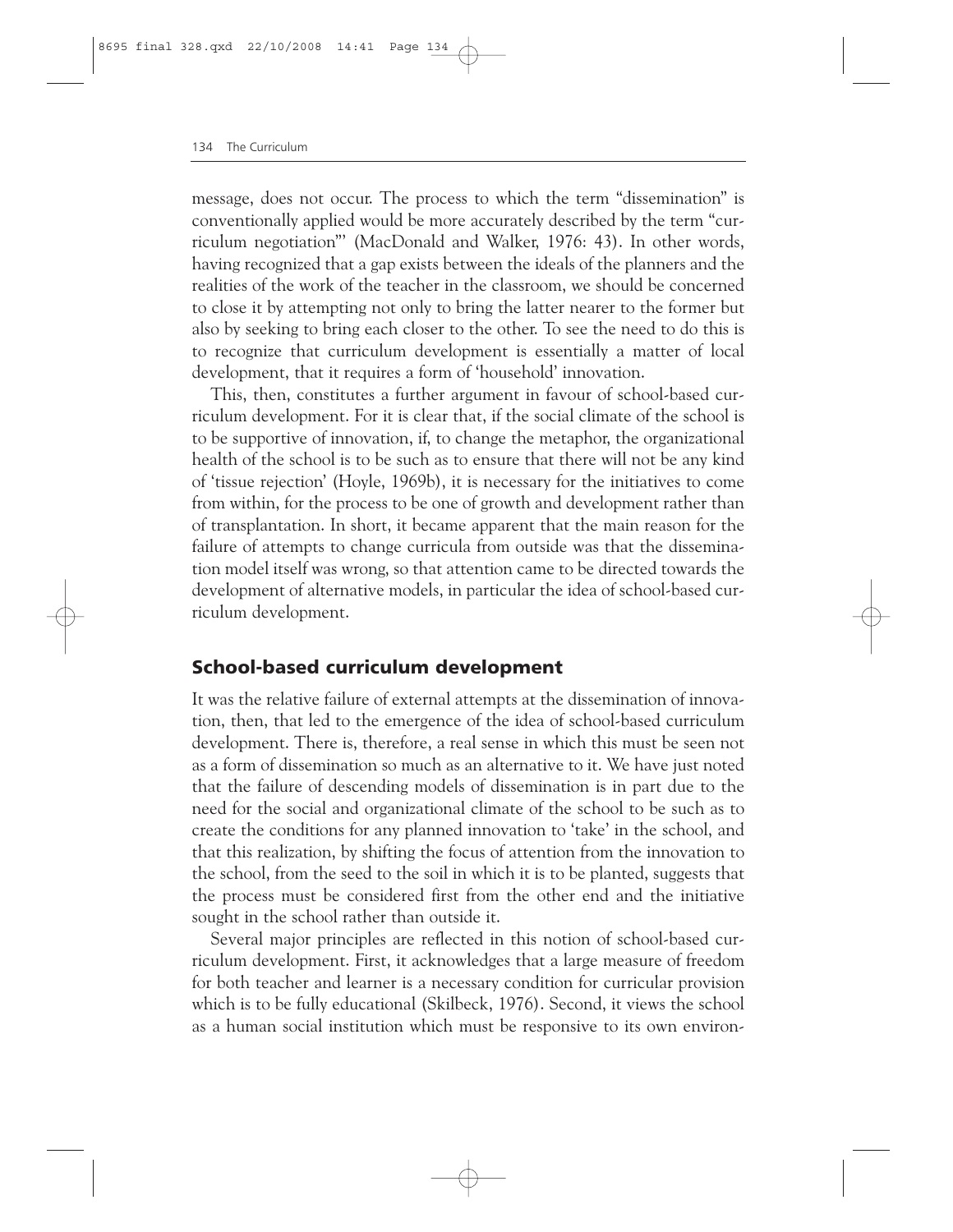ment (Skilbeck, 1976), and which must, therefore, be permitted to develop in its own way to fit that environment. Lastly, it regards it as vital to this development that the individual teacher, or at least the staff of any individual school, should accept a research and development role in respect of the curriculum (Stenhouse, 1975), modifying, adapting and developing it to suit the needs of individual pupils and a particular environment.

Fundamentally, therefore, it is an acceptance of that developmental view of education which we attempted to unpack in Chapter 4 which has provided the basis for the positive arguments which have been offered in support of this shift of emphasis. Malcolm Skilbeck, for example, argues that school-based curriculum development 'provides more scope for the continuous adaptation of curriculum to individual pupil needs than do other forms of curriculum development' (Skilbeck, 1976: 93–4). Other systems are

by their nature ill-fitted to respond to individual differences in either pupils or teachers. Yet these differences … are of crucial importance in learning … At the very least, schools need greatly increased scope and incentive for adapting, modifying, extending and otherwise reordering externally developed curricula than is now commonly the case. Curriculum development related to individual differences must be a continuous process and it is only the school or school networks that can provide scope for this. (Skilbeck, 1976: 94)

For these reasons, then, there came to be a growing conviction that the only satisfactory form of curriculum development is likely to be school-based, so that in the years preceding the advent of centralized control of the school curriculum in England and Wales, we saw a proliferation of sub-variants of this generic concept – School-Focused Curriculum Development and School-Centred Innovation (SCI), for example – of supportive agencies, such as Guidelines for Review and Internal Development of Schools (GRIDS), and of consequent schemes for evaluation at this level, such as School Self-Evaluation (SSE) and School-Based Review (SBR).

## Key features of these developments

We must now remind ourselves of some of the key features of these developments, not merely from nostalgia but, more importantly, because they contribute to a clearer appreciation of the changes and the losses which recent years have seen.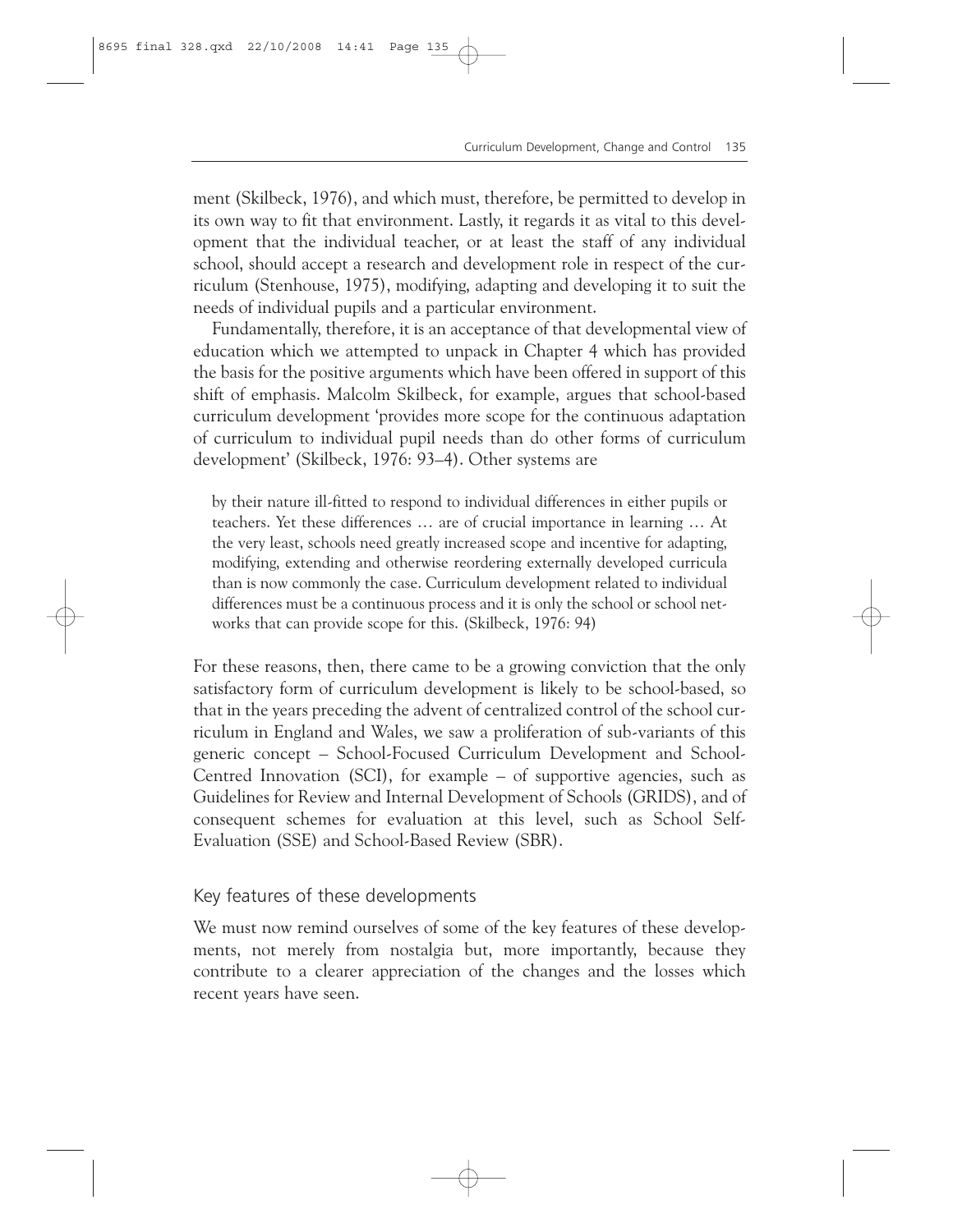## *Change agents*

We must begin by noting that, to meet some of the problems this approach creates, some schools made senior appointments of teachers with special responsibility for co-ordinating and guiding curriculum – curriculum co-ordinators or curriculum development officers, change-agents within the school. If the conditions are to be created for the continuous development and evolution of the curriculum, this is a practice which has much to recommend it. It is a step towards achieving that kind of co-ordinated development across the curriculum which we said in Chapter 1 was often lacking, especially in secondary schools where the tradition has been for development to go on within individual subjects in isolation from one another. It also ensures that there is one person in the school who can be expected to attempt to organize support from outside agencies for any group of teachers engaged in any particular innovative activity. Such a person can also act as a focus for curriculum study groups in the school, an essential innovation if teachers are to be made fully aware of what is entailed in school-based curriculum development.

## *Outside support agencies*

Secondly, the importance of outside support agencies became increasingly apparent. We have already noted how the Schools Council in its later phases directed most of its attention to supporting school-based developments, and it is clear that schools need this kind of external support and advice. Perhaps more important, however, was the support provided by local education authorities. Curriculum support teams were created in several areas and the impact of these was often crucial to school improvement and the school-based development of curricula. Furthermore, at this time local authorities employed an array of advisers rather than inspectors, and their role was also to support the schools within their responsibility rather than to police their activities through inspections. This kind of support has now been largely lost with the reduction in the powers of local authorities which current policies have brought.

We have noted the importance of the organizational health of the school in respect of its likely receptivity to change and development. For those schools whose organizational health might be lower than one would wish, strategies must be developed for bringing about the qualities that will make curriculum development possible as well as that curriculum development itself. In short, it is necessary to go beyond Havelock's Problem-Solving model of change by identifying the problem for the consumer when he or she appears to be unable to recognize it for himself or herself. In cases of this kind the external cur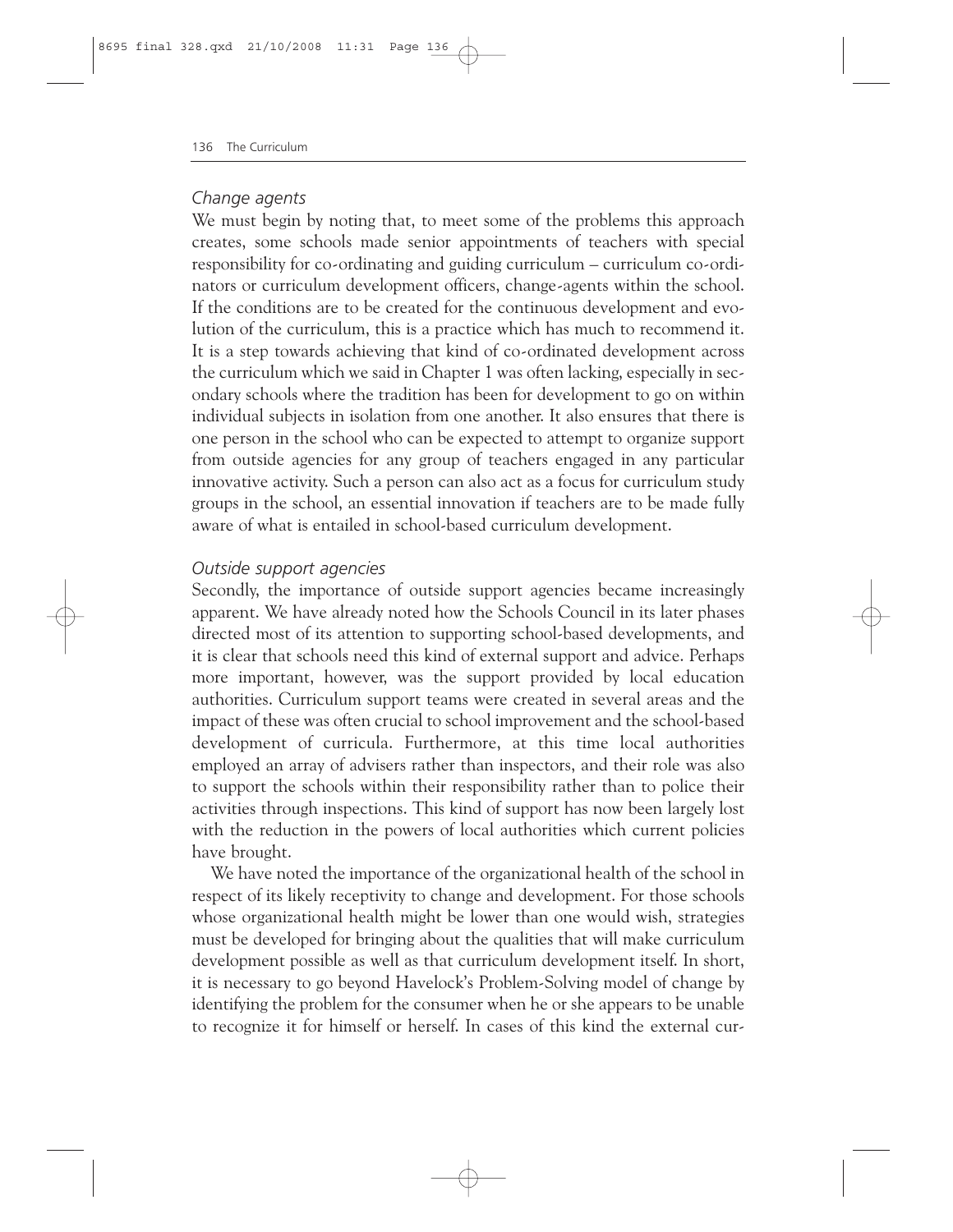riculum developer or support team has a major role to play and it is clear that it is not an enviable one.

This kind of link with external agencies is important for at least two reasons. One is that without it what occurs may well be change but will not necessarily be development or lead to improvement in the quality of education experienced by a school's pupils. There has been a tendency, in response to those difficulties of prompting innovations from outside which we noted earlier, to assume that school-based curriculum development must be worthwhile merely because it is school based. There is, however, no guarantee of this. Engagement with outside agencies may contribute to ensuring that it is actually worthwhile.

There is also the related danger that, if teachers' attention becomes too closely focused on their own institutions, and their possibly narrow concerns, they may fail to address curriculum issues at an appropriate level or depth. In particular, there may be a tendency to see these issues largely in managerial or organizational or even bureaucratic terms, again to adopt a technicist rather than an ethical stance towards them, a tendency which has been reinforced in England and Wales by recent governmental policies emphasizing these dimensions of schooling. However, we have seen in earlier chapters the important conceptual issues which curriculum planning and development raise, so that we can appreciate how important it is that teachers are able to address these issues in the course of their school-based curriculum development. Again, therefore, contact with supportive and illuminative outside agencies is crucial.

## *The centrality of the teacher*

The third, and perhaps most crucial feature of school-based curriculum development to emerge was the centrality of the individual teacher to the process. If we have been right to identify the teacher in the classroom as the person whose role is quite fundamental and crucial to the effectiveness of educational provision, then the teacher must be the hub of all this activity. The most important need which arose, then, was that for adequate support for him or her. It is clear that what we have been describing involves a major change in the teacher's role and it entails major changes in the organization and even the staffing of schools if he or she is to have the time and the ability to respond to this.

It also became increasingly clear how important it is for initial courses of training to prepare teachers to take this central role in curriculum development, and that it is even more important that they be given adequate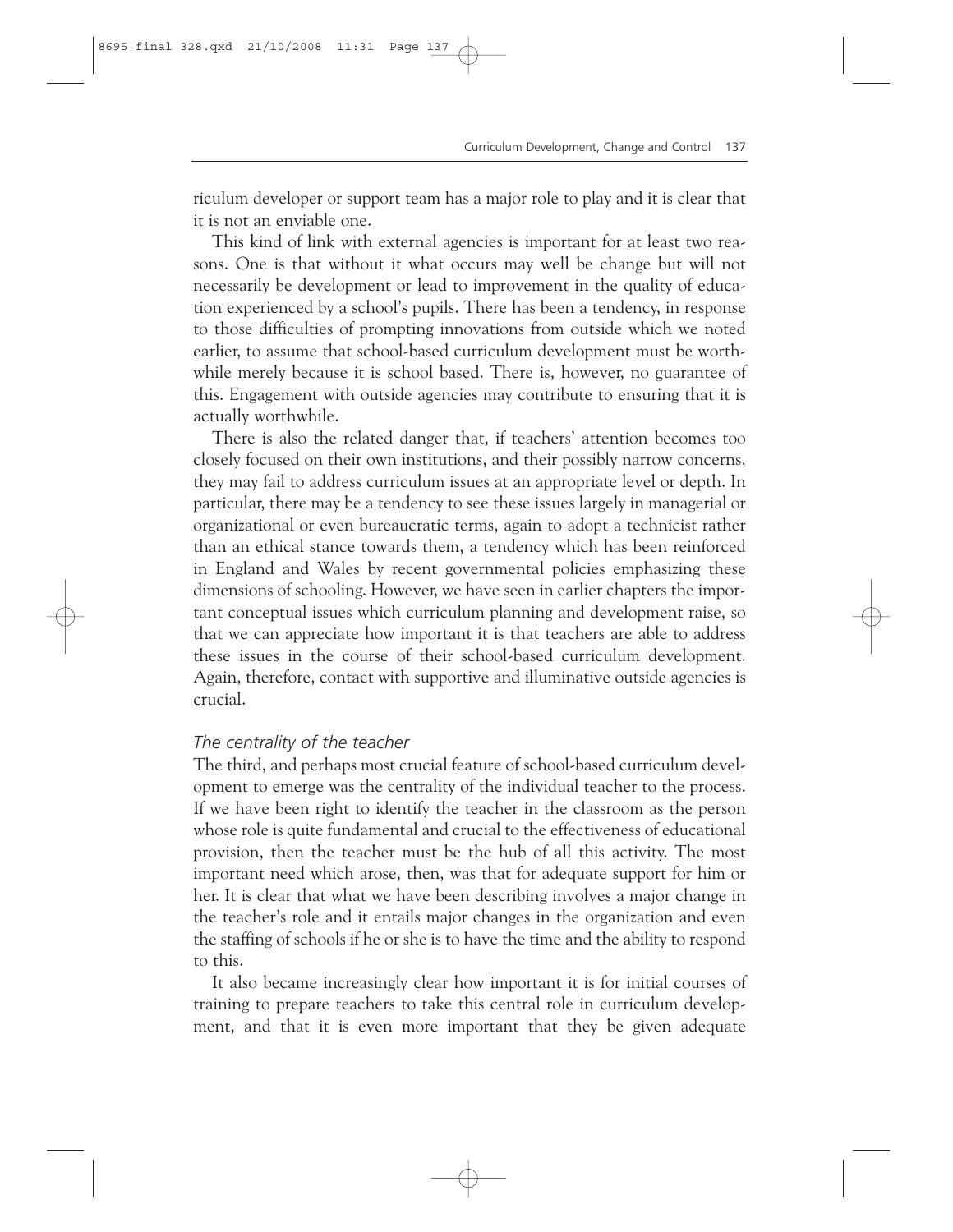opportunities for continuing in-service education to enable them to obtain any new skills that the innovations require and a developing insight into the wider issues of education, a deep understanding of which is vital for any kind of adequate planning, research or development.

This is why major curriculum changes such as the introduction of mixedability groupings in secondary schools have worked most smoothly and effectively when, as in the West Riding of Yorkshire under Sir Alec Clegg's guidance, suitable in-service courses were made available on demand and tailored not to the advisory staff's ideas of what is needed but to what the teachers themselves asked for (Kelly, 1975). It is for the same reason that, where national projects have developed training courses for teachers wishing to make use of the project materials, teachers who have had this training achieve more success than those who have not (Elliott and Adelman, 1973). Indeed, so striking was this evidence that, in relation to Jerome Bruner's project, 'Man: A Course of Study' (MACOS), it was made a requirement that any teacher who wanted to use the materials must attend a course of training to do so.

In short, there can be no curriculum development without teacher development and if, as we have claimed, the teacher's role is crucial to the quality of the pupil's education, it becomes most important that he or she be given all possible support of this kind. What is needed is help and advice, from the stage of initial training onwards, in the process of becoming 'reflective practitioners', professionals able to evaluate their own work with a view to improving it continuously.

Hence, we must now explore what we have identified as the third major advance which emerged from the work of the Schools Council – the development of the notion of school-based curriculum development into that of action research and 'the teacher as researcher' (Stenhouse, 1975).

## Action research and 'the teacher as researcher'

Action research has been defined as 'the systematic study of attempts to improve educational practice by groups of participants by means of their own practical actions and by means of their own reflection upon the effects of these actions' (Ebbutt, 1983), and as 'the study of a social situation with a view to improving the quality of action within it' (Elliott, 1981: 1). The important aspect of this notion is that it represents a claim that the only productive form of educational research is that which involves the people actually working on an educational problem or problems and is conducted *pari passu* with the development of solutions to that problem or problems. It is a view which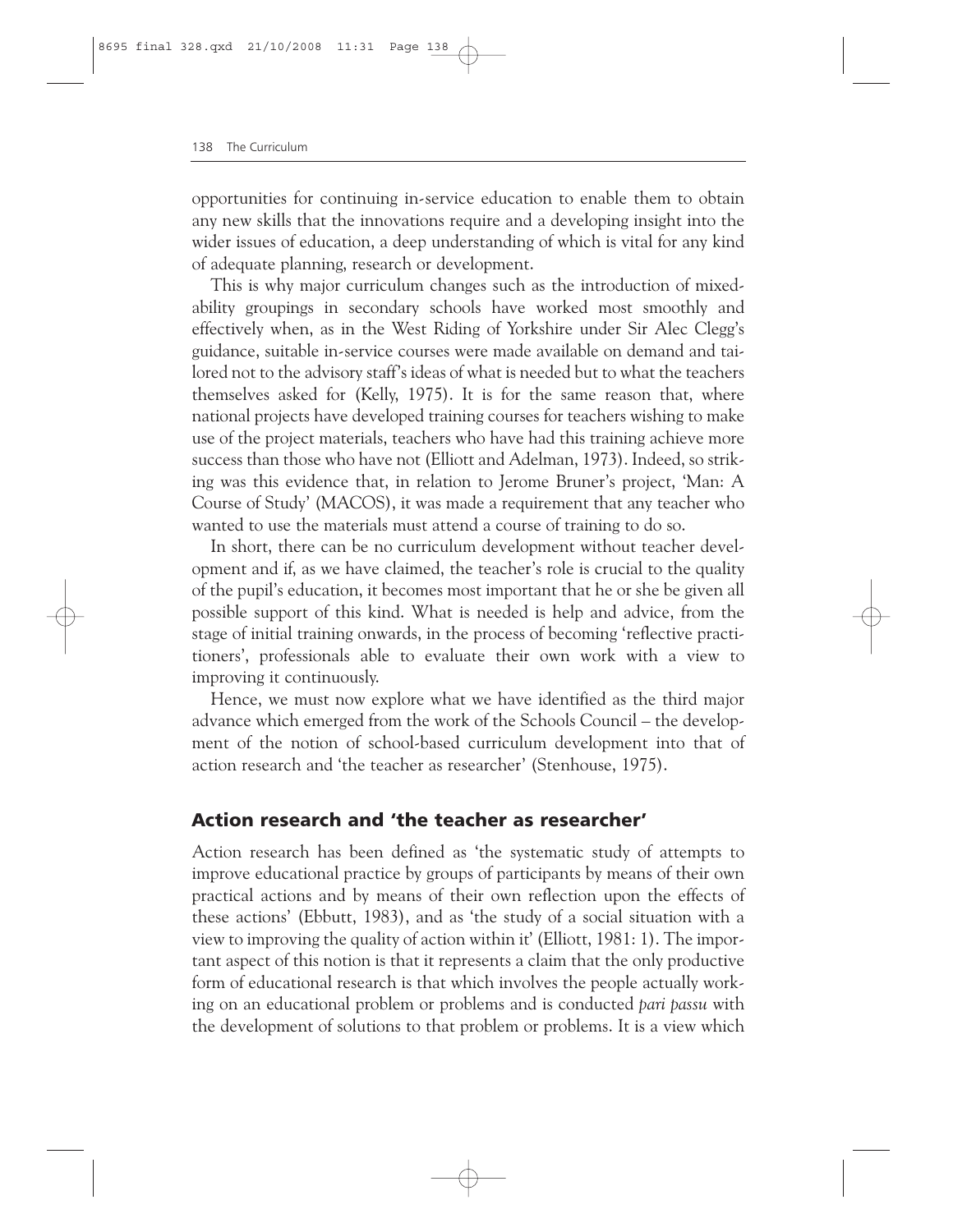Curriculum Development, Change and Control 139

has developed out of a growing sense of dissatisfaction with the pointlessness of much research which has been conducted outside the field of practice and has thus produced generalized findings which it is left to the practitioner to 'apply'. This latter kind of research has often not only failed to be supportive of teachers in the development of their practice, it has sometimes even been counterproductive to that purpose (Kelly, 1981). Its inadequacies, then, are precisely those of centre–periphery models of dissemination. The notion of action research is offered as an alternative form of research and one which it is claimed should provide teachers with a proper kind of support. As Elliot Eisner has said (1985: 264), 'what … we need if educational research is truly to inform educational practice is the construction of our own unique conceptual apparatus and research methods'.

## Continuous self-evaluation

The first aspect of this approach to research is that it requires the teachers themselves to be actively engaged in the activity. They must be constantly evaluating their work, critically analysing it with a view to its development and improvement. It is this feature which brings in Lawrence Stenhouse's associated notion of 'the teacher as researcher' (Stenhouse, 1975). 'The ideal', said Stenhouse, 'is that the curricular specification should feed a teacher's personal research and development programme through which he is progressively increasing his understanding of his own work and hence bettering his teaching' (*op. cit*.: 143). 'It is not enough', he adds later, 'that teachers' work should be studied: they need to study it themselves' (*ibid*.).

Several further issues arise as a result of adopting that basic position. It is clearly vital, if teachers are to develop and if the quality of their work is to improve, that they engage in this kind of continuous evaluation of their work. Indeed, it might be argued that this is a *sine qua non* of teaching, certainly of good teaching, and that it is something that all teachers naturally do. It must be said, however, that not all teachers do it well. School-based curriculum development, as was suggested earlier, is not necessarily good just because it is school based; and similarly teachers' own evaluations of their work are not necessarily sound and productive merely because they are their own evaluations. Teachers can be, and should be, assisted to develop the skills and techniques needed for proper and effective self-evaluation, as we shall see in Chapter 6. And there will always remain that psychological difficulty which makes objective self-evaluation difficult in any sphere.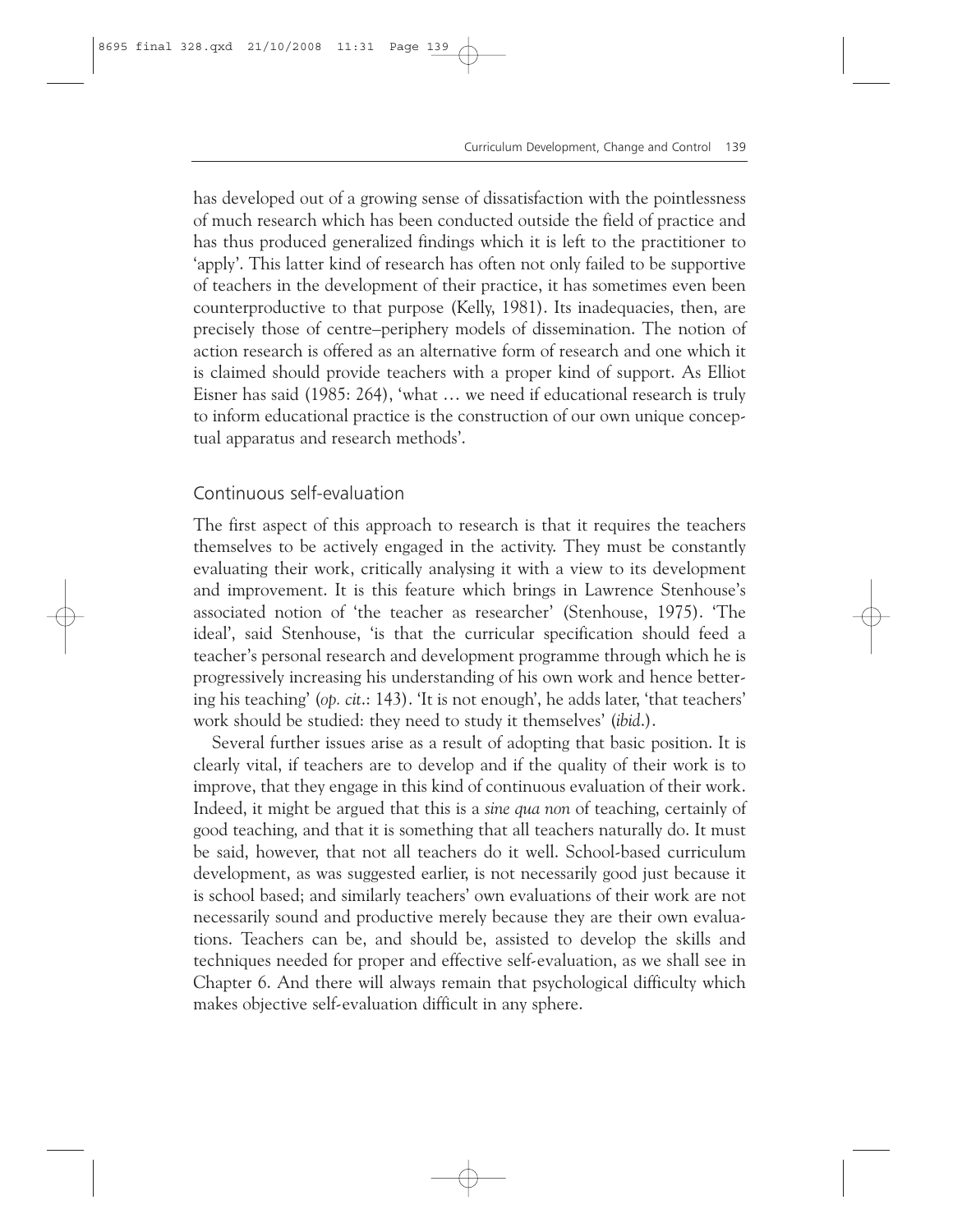#### External support

Thus questions now arise about whether there is a role for an external figure or figures in action research, as we saw there is in school-based curriculum development, and, if there is, what that role is and who this external figure or figures might be.

These were among the questions addressed by the Ford Teaching Project (FTP). One of the main purposes of the project was 'to help teachers by fostering an action-research orientation towards classroom problems' (Elliott and Adelman, 1973: 10). This was offered as an alternative to the model of action research in which researchers from outside come into the classroom and work with the teacher. It was felt that this kind of relationship erodes the teacher's autonomy and that, if this is to be protected, he or she must be enabled to take responsibility for his or her own action research as part of his or her responsibility for his or her own curriculum development (Elliott and Adelman, 1973). This the Ford Teaching Project attempted to encourage.

However, a second-order focus of the FTP's research was the question of the role of the outside 'expert'. At the same time as helping teachers to develop the ability to engage in their own 'research-based teaching', the team wanted also to explore how best this kind of teaching might be assisted and supported from outside.

The logic of the FTP's own approach would seem to be that, once teachers have acquired a research-based teaching orientation as part of their basic weaponry, the need for outside support will disappear, so that perhaps the role of the curriculum developer or other external 'expert' is to be seen as provisional only, his or her services being needed only until such times as teachers themselves have acquired the necessary skills.

Two questions, however, must be asked before we too readily accept such a view. In the first place, we must ask how far the average teacher is likely to be able to develop the abilities this will require of him or her. Apart from the problem of adding yet another chore to an already heavy task, it was not easy for the FTP team to develop in teachers the detachment and the security of confidence necessary to be able to make reasonably objective appraisals of their work, although the team did express optimism on this point.

Secondly, however, we must also ask whether, as we concluded in relation to school-based curriculum development, there will not always be a need for someone to come from the outside to take a detached view of what is being done, to suggest possible alternatives and to ensure that all the necessary questions raised by attempts at curriculum planning and development are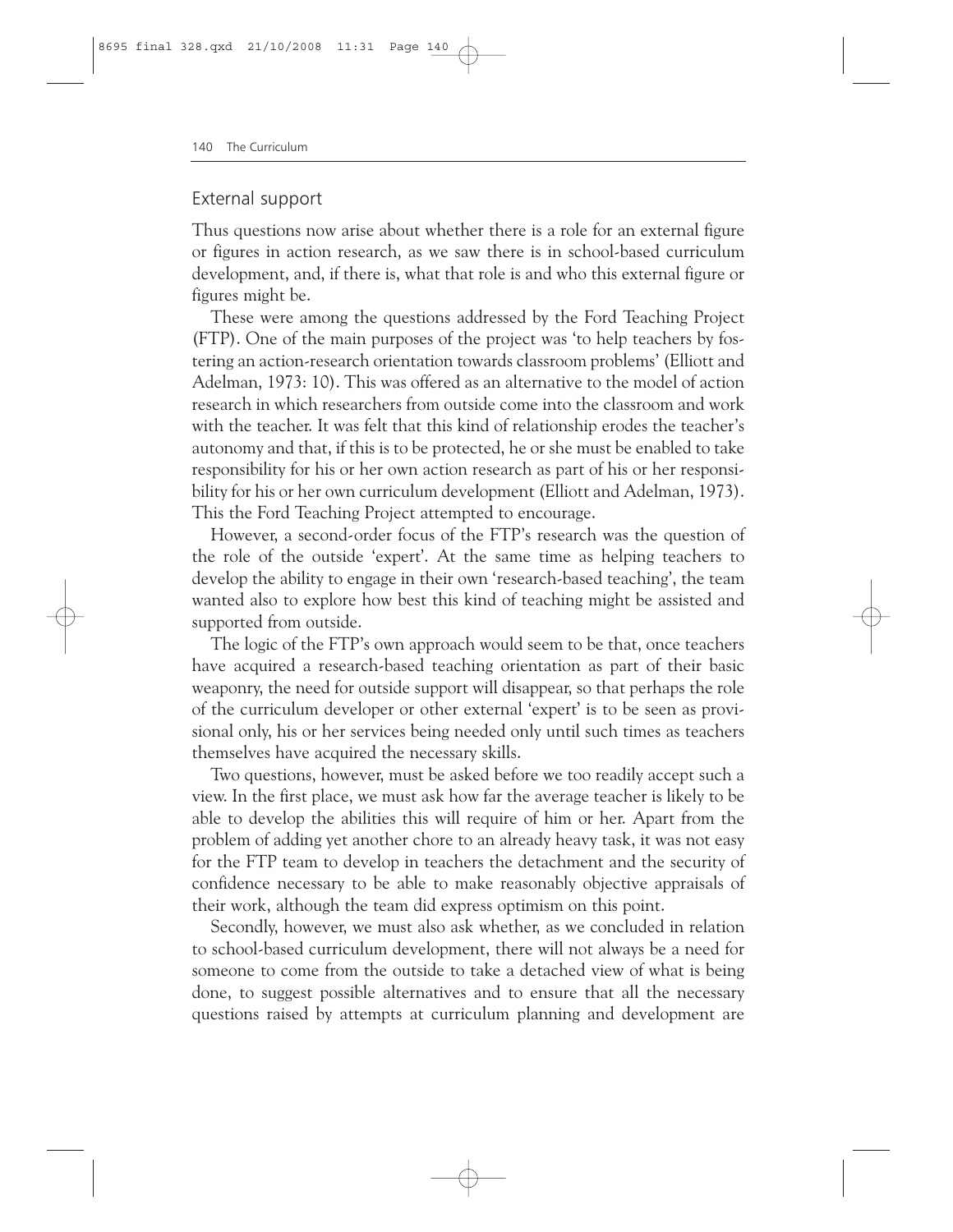Curriculum Development, Change and Control

addressed and not, as we saw earlier is the danger, only those of a managerial or organizational kind. Few of us cannot profit from this kind of second opinion. Perhaps this is to be seen as a function of teachers from other schools as part of the process of moderation that should be an essential element in all assessment procedures. In this context, it is interesting to note the experience of a research team which sought to support the professional development of early years practitioners through action research. For among the findings of the *Principles into Practice* (*PiP*) project was the evident importance to practitioners of various forms of 'networking'. And it also appeared that there may continue to be a need for someone acting as a professional consultant. As the report of Phase One of this project (Blenkin and Kelly, 1997: 100) said:

While at the level of the individual settings it seems clear that action research by individuals is more likely to be effective, there is a growing and quite striking body of evidence emerging of the advantages to be gained from creating opportunities for those individuals to meet regularly to 'compare notes' with others pursuing their own action research in different settings. And regular 'conferences' of action researchers and the project team have become an increasingly significant feature of the work as it has progressed.

There is, then, still a role for the wandering expert in curriculum development. That role is to provide teachers with expert advice and the detached appraisal they cannot provide themselves and not to arrive hawking his or her own pet project, cobbled together in a place somewhat removed from the realities of any particular group of classrooms. His or her job is to follow and serve the teachers rather than to lead them into his or her own new pastures. He or she can only support curriculum development; he or she should no longer attempt to direct it.

## The teacher's role continues to be central

However, again we must note that the understandings which have developed from all of the work which has been undertaken in order to support curriculum innovation and development, not only in the United Kingdom but everywhere else, have had as their common denominator the centrality of the teacher to effective educational provision. Thus they have been predicated on the need to ensure that any proposed innovation, if it is to be successful, must start from an attempt to obtain the teachers' understanding, support and, indeed, approval. In the terms offered by Bennis *et al.* (1969) which we noted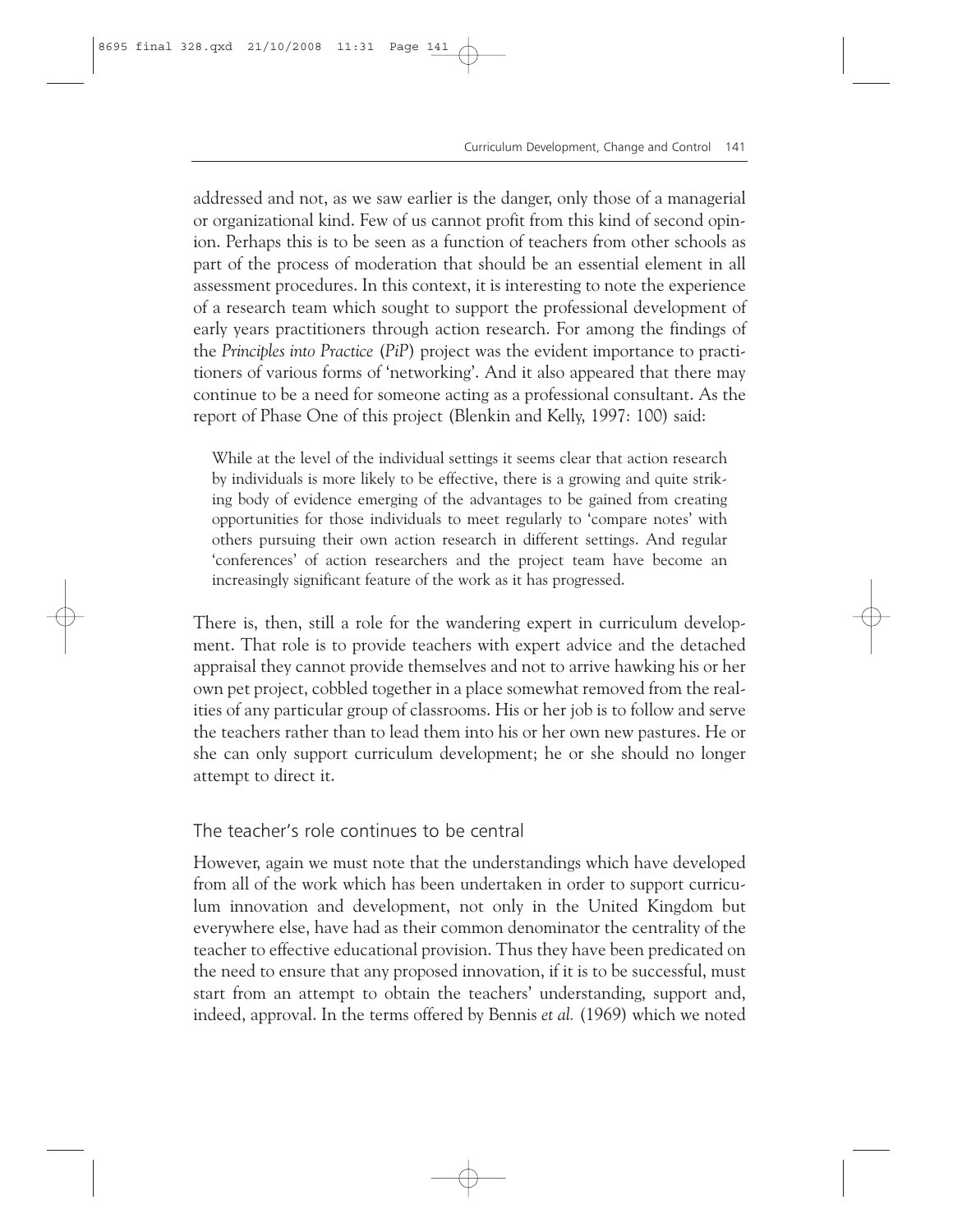earlier, it must seek to promote change through 'empirical–rational' strategies, which attempt to demonstrate the validity and desirability of the proposed change, or through 'normative–re-educative' strategies, which try to persuade teachers of the value of what is proposed and to provide them with whatever new skills are needed to implement it. The alternative, as we also saw, is the adoption of 'power–coercive' strategies which simply set about implementing the change by enforcement, a policy which, if we have been right to claim that the teachers' commitment is crucial to effectiveness, cannot lead in the long term to genuine improvement. It may bring about change, but it cannot lead to innovation, in the sense of advance and improvement on current practice. The contrast again is between approaches to change which we might describe as 'ethical', concerned to promote genuine innovation and improvement, and those we might describe as 'technicist', seeking to bring about change for other, less worthy reasons.

In the light of this, it will be illuminating to conclude this exploration of strategies for curriculum change by considering the devices employed to bring about the major changes in the school curriculum which the last two decades have seen.

## Changing the curriculum through centralized control

It might be argued that the plethora of official documentation with which schools have been flooded in recent years constitutes an attempt to adopt an empirical–rational strategy for change, although we have already noted the intellectual inadequacies of much of this. And certainly there are elements of the normative–re-educative in the assumption of control over the training of teachers, both initial and in-service, as part of the attempt to ensure compliance with, rather than challenge to, government policies.

These strategies may be said to have had some success in persuading the general public that improvements in educational provision were occurring, and they may also have been effective in winning the support, or at least the acceptance, of the teachers themselves, especially those whose concept of their role has not been changed to any dramatic extent. Those teachers, however, for whom the new policies have involved a head-on clash with their own professional values, as, for example, those working in the early years of education and those who have been responsible for preparing them for such work, have not been, and could not be, won over by these devices. In these cases, nothing less than power–coercive strategies could be employed. And the adoption of such strategies has served to highlight that this is the underlying principle of the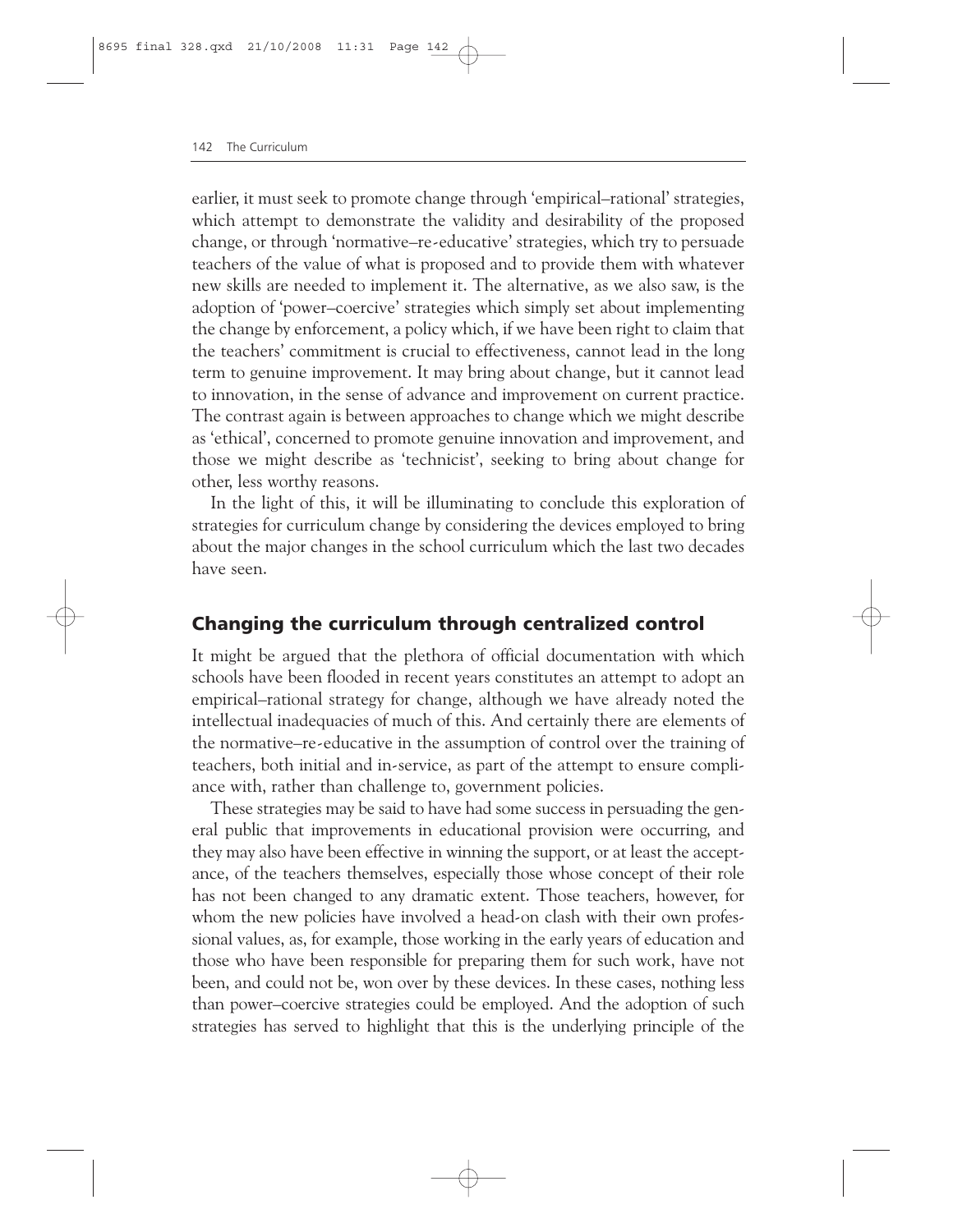Curriculum Development, Change and Control

changes implemented at every level. Fundamentally, the concern is to change and control the system, whether this can be done by winning teacher support or not. The model of change is a centre–periphery model, and the hope and expectation is that the inadequacies of this model, as revealed by experience such as that of the Schools Council, can be offset by the application of the means of enforcement which the Schools Council lacked (and, indeed, would not have wanted). We must note, however, that, if we have been right to interpret earlier experience as demonstrating the centrality of the teacher to effective educational provision, then these strategies are fundamentally misguided and, while they might bring about a tightening of centralized control of what goes on in schools and even a temporary appearance of improvement, they can never lead to a raising of standards in any genuine educational sense. The somewhat spurious statistics which have been generated may reveal the effects of these policies on *learning*, but, as we are seeing constantly, they cannot raise *educational* standards. And recently even their effect on pupils' learning has been revealed as well below the level sought.

Power/coercion, however, is the current mode, and, since this is a difficult tactic to employ in a supposed democracy, subtle devices have had to be found to enable the enforcers to operate it. We noted in Chapter 2, when discussing the politics of knowledge, how the use of rhetoric and the legitimation of discourse have been used as one such subtle device. We must note here the equally plausible (although rather less subtle) manipulation through tightly framed systems of testing and inspection.

Testing and inspection

Nothing can be more plainly power–coercive than legislation, since the law, by definition, requires us to do as we are told or to suffer the penal consequences. And this is the point at which current policies for schooling in England began (although we shall trace in Chapter 7 a long history of preparatory build-up). Thus the 1988 Education Act, along with those minor Acts which have subsequently attempted to fill some of the emerging gaps, established the framework of centralized control and initiated the many changes which the last two decades have witnessed. And we must note again that such an approach to change is technicist rather than ethical; it is concerned more with the mechanisms for bringing about change than with the niceties of the nature and worth of that change.

What is more interesting, and indeed more sinister, however, is the subtle strategies which have been employed since then, to bring about further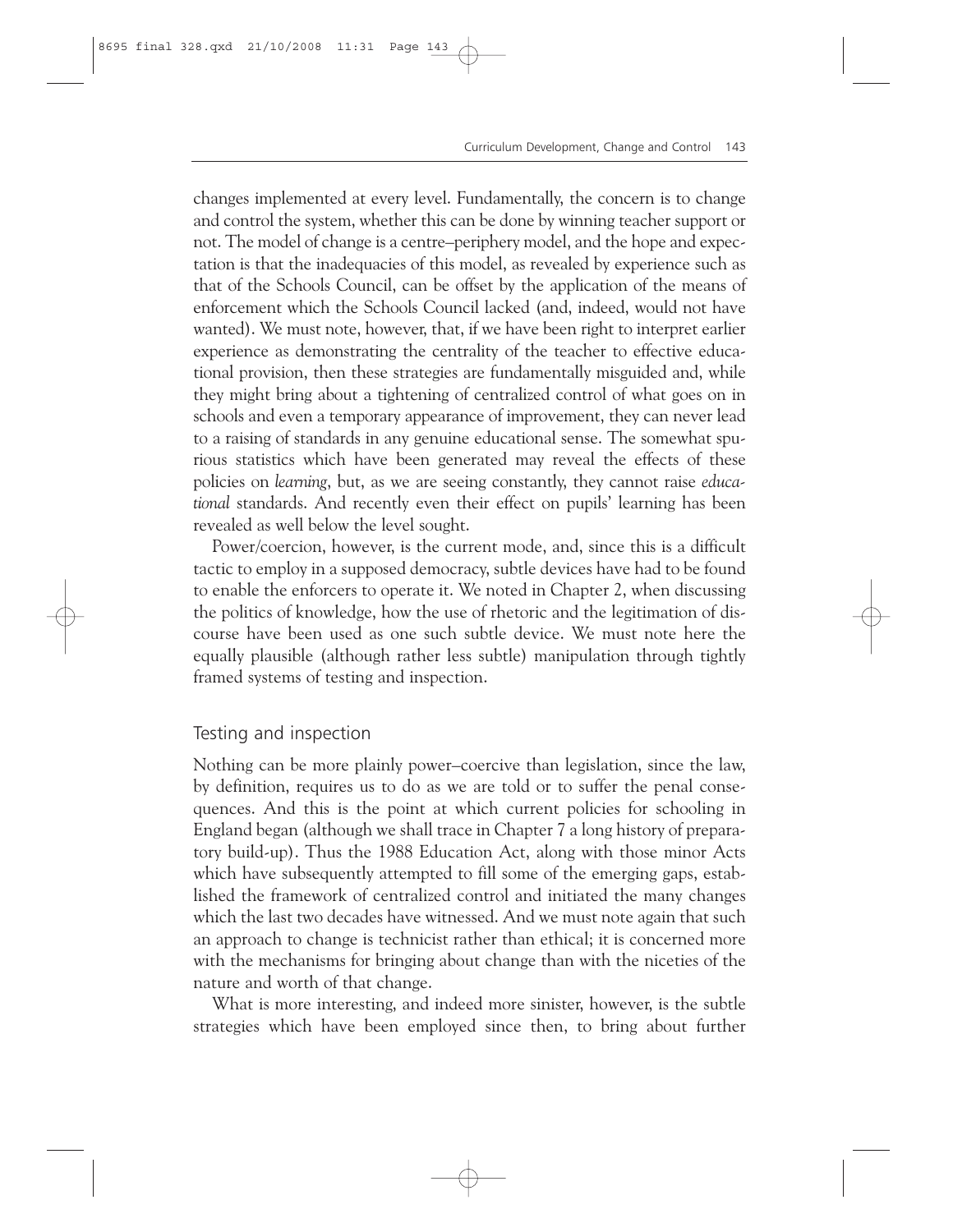changes without recourse to the overtly power–coercive device of legislation. In particular, in addition to the manipulation of thinking through control of language and discourse which we noted in Chapter 2, testing and inspection have come to be used as devices for implementing political policies without the need for overt dictation through legislation.

#### *Testing*

Assesssment and evaluation, in the full and educational sense of these terms, will be the major concerns of our next chapter and we must leave a detailed discussion of them until then. We must briefly note here, however, the use that has been made of those processes which have masqueraded under these titles as strategies of centralized control and power–coercive change.

We will see in Chapter 6 the sophisticated form of pupil assessment which was recommended by the Task Group on Assessment and Testing (TGAT) (DES, 1988) as the essential accompaniment of an educationally effective National Curriculum. In the event, what has emerged is a programme of simplistic testing at  $7+$ ,  $11+$  and  $14+$ , and now 'baseline testing' at  $5+$  and examinations at  $17+$  as well as at  $16+$  and  $18+$ , and with it the publication of 'league tables' claimed to provide information of value to parents relating to the quality of provision in individual schools.

In reality, from the parents' point of view this information is worthless, as the parents' own responses to Ofsted's questions have revealed (unpublished Ofsted report, 1998), and the only justification for this elaborate programme of testing (if indeed this be a justification) is that it provides a mechanism for ensuring that schools and teachers do what they are supposed to do and concentrate their attentions on the limited demands of the National Curriculum. We will argue in Chapter 10 that a national curriculum framed in much looser terms, guidelines rather than tight prescriptions, is likely to offer a much more effective route to quality of educational provision in a democratic context. In the mean time, we must note here that in England we have a far more prescriptive National Curriculum than this, and that that prescription is imposed, maintained and reinforced by a system of testing, combined with the publication of the results of these tests. Again, we should note that the rhetoric surrounding these procedures is that of information to parents, quality control and the raising of standards. The reality, however, as every teacher knows, is very different.

## *Inspections*

This process is further reinforced by the programme of regular inspections by Ofsted teams. These inspections are conducted according to criteria set by